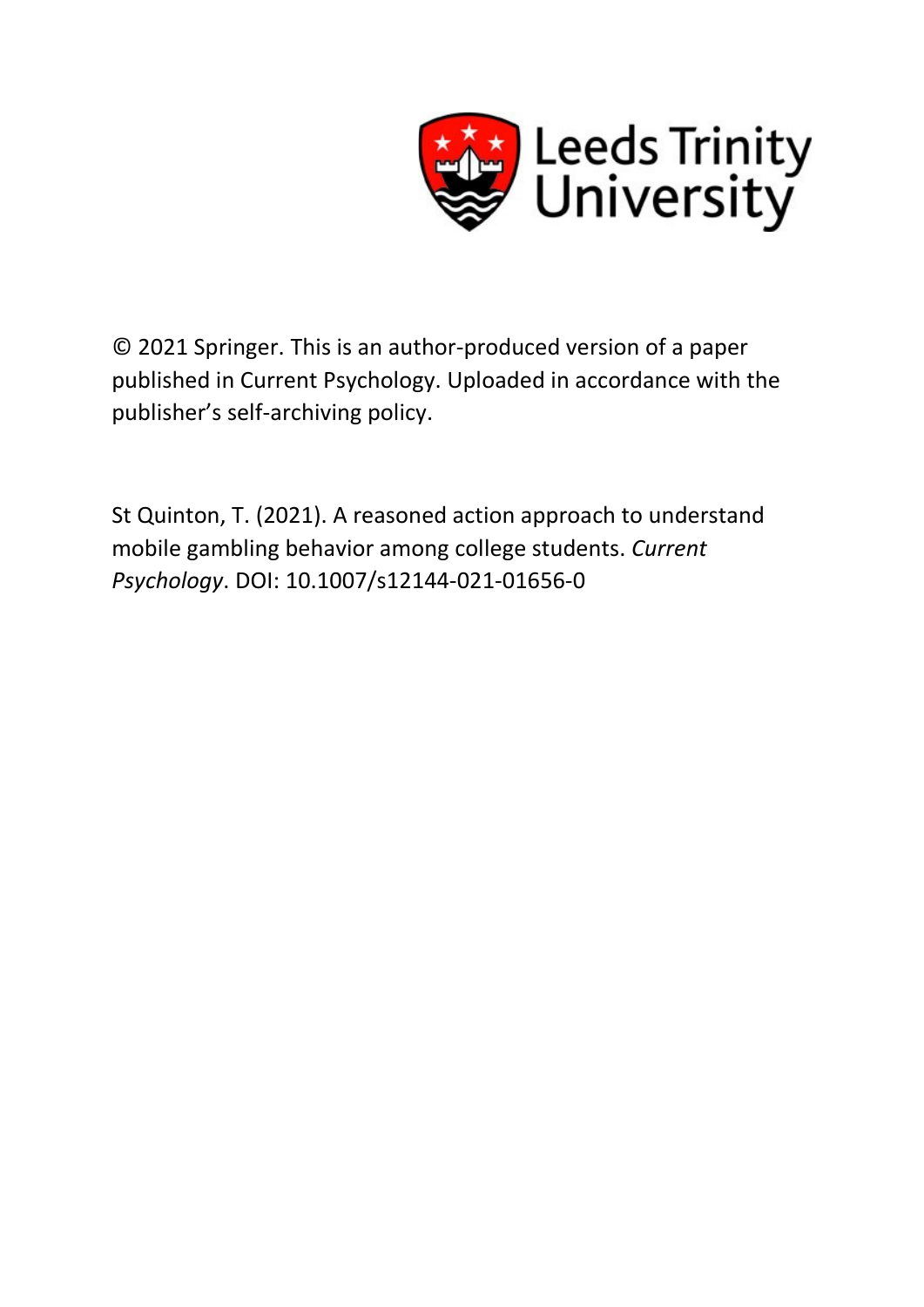# **A Reasoned Action Approach to understand mobile gambling behavior among college students**

Tom St Quinton<sup>a\*</sup>

*a School of Social and Health Sciences, Leeds Trinity University, Leeds, UK*

\*corresponding author Tom St Quinton School of Social and Health Sciences Leeds Trinity University Leeds, LS18 5HD United Kingdom

E-mail: t.stquinton@leedstrinity.ac.uk

# **Accepted version**

St Quinton, T. (2021). A Reasoned Action Approach to understand mobile gambling behavior among college students. *Current Psychology*, DOI: 10.1007/s12144-021-01656-0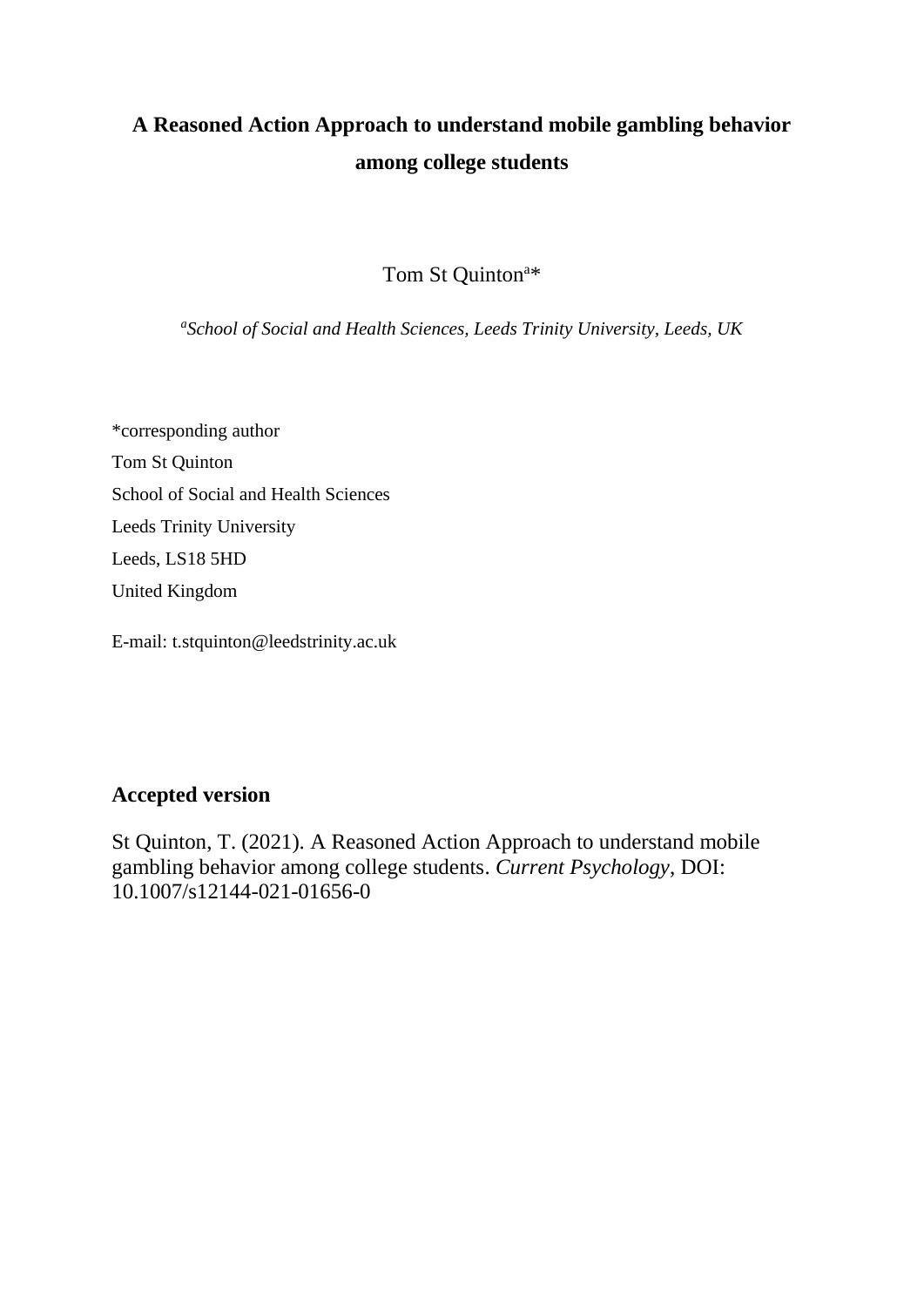#### **Abstract**

University students demonstrate high rates of gambling behavior, which can have negative health consequences. Mobile gambling has rapidly expanded, and most students own a device. It is therefore important to understand the key psychological factors underlying students' mobile gambling. This information could be used to inform interventions. Psychological determinants and beliefs were identified using the Reasoned Action Approach (RAA: Fishbein & Ajzen, 2010). Study 1 identified the modal salient behavioral, normative, and control beliefs. Thirtyfive participants completed a questionnaire concerning each belief category. Content analysis identified 27 modal salient beliefs; Eleven behavioral, nine normative, and seven control. Study 2 assessed the predictive utility of the RAA and key beliefs using a cross-sectional design. Participants completed questionnaires assessing RAA determinants ( $N = 473$ ) and mobile gambling behavior ( $N = 388$ ). Constructs accounted for 66% and 56% of the variance in intention and behavior, respectively. Attitude (affective and instrumental) and injunctive norm significantly predicted intention, and intention and autonomy significantly predicted behavior. A number of key beliefs were identified including "Bonus offers and promotions" and "Access and availability of apps". The studies provide important information regarding the psychology underlying students' mobile gambling behavior. Interventions could target the identified key beliefs to change the behavior.

Keywords: mobile phones; Theory of Planned Behavior; gambling; social psychology; students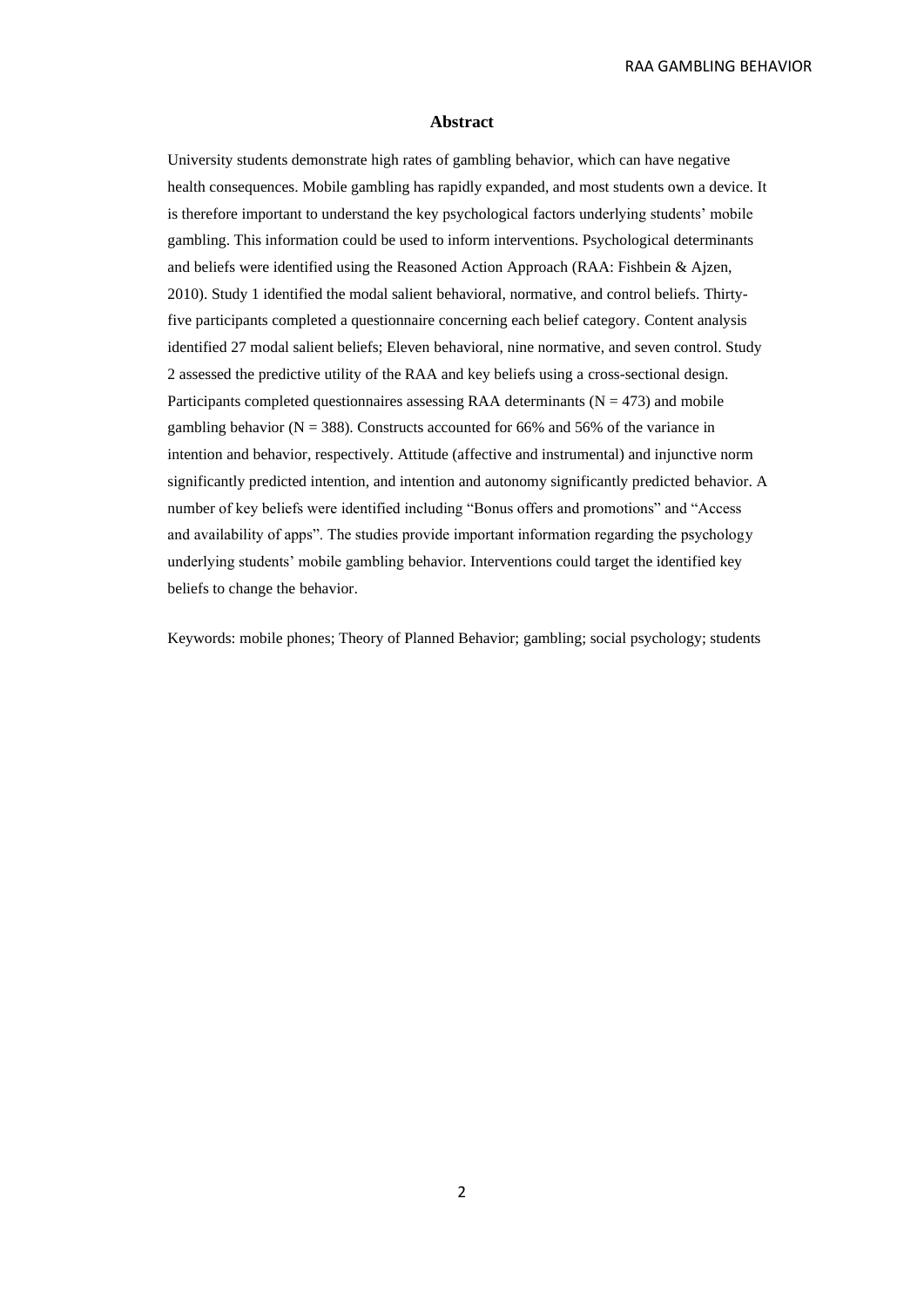#### **Introduction**

University students often engage in an array of health risk behaviors such as smoking (Nasser & Zhang, 2019), binge drinking (Norman et al., 2012), and excessive consumption of high fat foods (Sprake et al., 2018). Moreover, students have shown high rates of gambling whilst at university (Petry & Gonzalez-Ibanez, 2015; Weinstock et al., 2008). Gambling is a pervasive problem with many detrimental consequences (Li et al., 2017; Petry & Weinstock, 2007). For example, gambling can lead to poor mental health in students (Petry & Weinstock, 2007). Gambling can be undertaken using many modalities such as mobile phones. The use of mobile phones offers the opportunity to gamble in various ways such as mobile applications (apps), websites, text message, or phone call, and the platform of mobile devices for gambling continues to rise (James et al., 2016). These different modes can be particularly appealing for many reasons. For example, mobile apps are easy to download, simple to use, and offer quick deposits. Despite these advantages, a significant amount of money is lost using such apps and mobile gambling (Armstrong et al., 2018) and the potential to develop a gambling problem is more prevalent in mobile gamblers when compared to the general population (Zhao et al., 2018). Mobile gamblers are also more likely to be those gambling for the first time (James et al., 2016). Pertinent to the present study, university students have demonstrated participation in gambling behavior (Petry & Gonzalez-Ibanez, 2015; Weinstock et al., 2008) and nearly all students have access to a mobile phone (Fowler & Noyes, 2015). Therefore, given the potential susceptibility of university students towards mobile gambling, especially given aspects of university lifestyle might contribute to increased risky behaviors, it is important to understand the psychological determinants underlying university students' participation in mobile gambling behavior.

#### **The Reasoned Action Approach**

To understand, predict and change behavior, a number of social cognition models can be adopted. The Theory of Planned Behavior (TPB; Ajzen, 1991) states the proximal determinant of behavior is a behavioral intention which represents a person's motivation to engage in the behavior. Intention is determined by three antecedent determinants: attitude, subjective norm, and perceived behavioral control (PBC). The Reasoned Actioned Approach (RAA: Fishbein & Ajzen 2010), which developed from iterations of the TPB, also considers attitude, perceived norm (termed subjective norm in the TPB), and PBC as determinants of intention (see Figure 1). However, unlike the TPB, the RAA considers these constructs to comprise distinct subcomponents. These subcomponents have been found to influence intention and behavior differently (Conner et al., 2017; McEachan et al., 2016).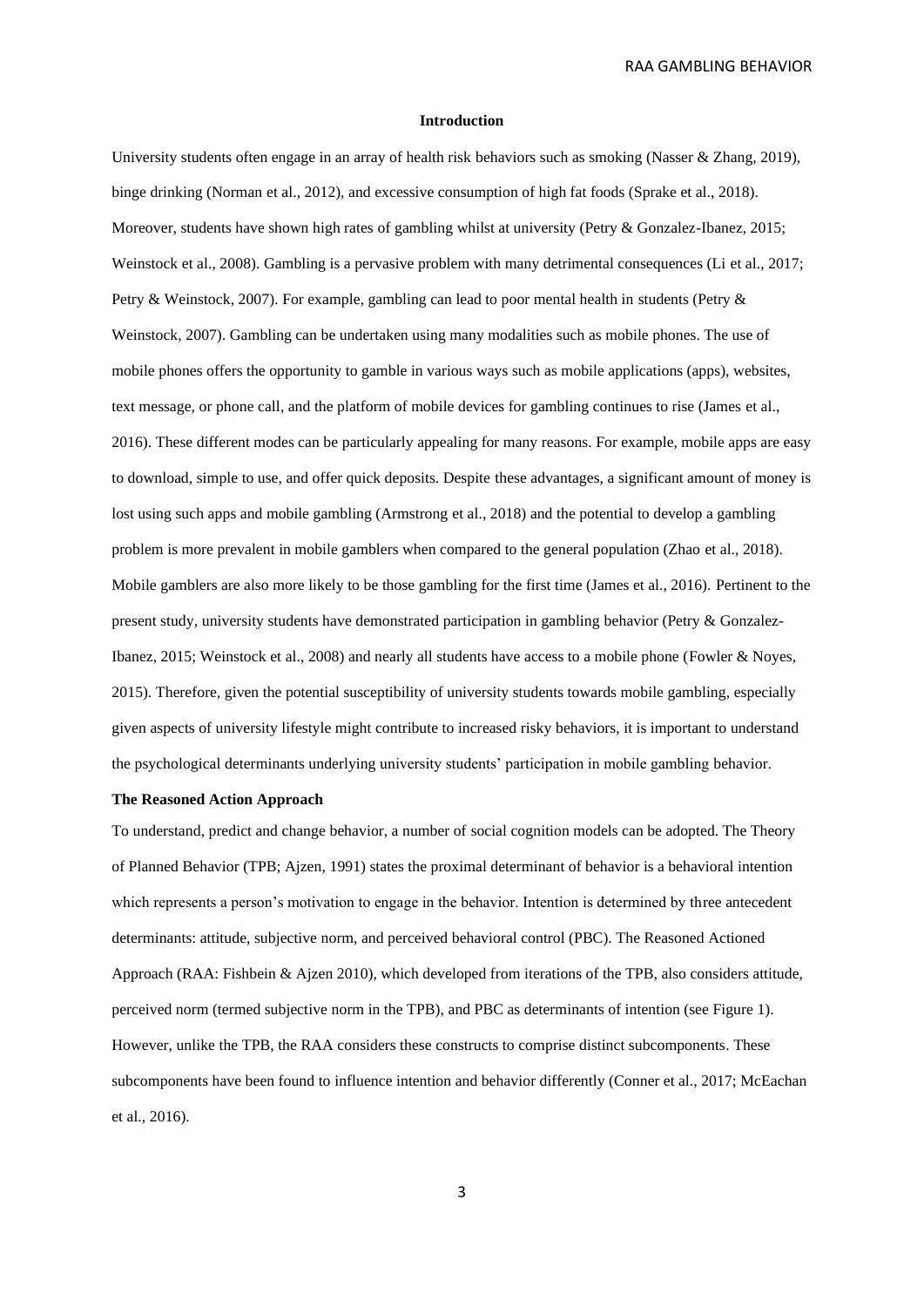Attitude comprises both instrumental (cognitive) and affective (experiential) appraisals of the behavior. For example, an individual may believe gambling presents an easy opportunity to win money (instrumental) and that gambling is an exciting activity (affective). Perceived norm refers to the perceived pressure of others to participate in the behavior, known as injunctive norm, and the influence of what others are themselves doing, known as descriptive norm. PBC refers to both the capacity and autonomy of engaging in the behavior. Capacity refers to the confidence an individual has in undertaking the behavior and whether they could engage in the behavior if they wanted to. Autonomy refers to the perceived control one has over the behavior and whether participating in the behavior is up to them. As well as influencing behavior through intention, PBC can also directly affect behavior.

The three antecedents of intention are underpinned by sets of salient beliefs, which are the psychological foundations of the corresponding determinant. Attitude is influenced by behavioral beliefs, perceived norm by normative beliefs, and PBC by control beliefs. Behavioral beliefs are the perceived consequences of engaging in behavior (instrumental or affective) and people's evaluation of these consequences. Normative beliefs are the perceived expectations and influences of important referents and a person's motivation to comply with those expectations. Control beliefs are people's evaluation about the presence of factors that may facilitate or impede performance of the behavior. It is at the level of beliefs where an understanding of the behavior can be achieved, and interventions developed (Fishbein & Ajzen, 2010).

# [Insert Figure 1 near here]

#### *Formative research*

When adopting the RAA to understand and change behavior, formative research is required to establish the precise psychological foundations of the behavior (Fishbein & Ajzen, 2010). More specifically, a belief elicitation study is needed to understand the salient behavioral, normative, and control beliefs. Using a representative sample of the population, this study identifies the modal salient beliefs, which are those held most commonly by the sample of interest. Following this, a second piece of research is required to understand the specific cognitions influencing the behavior. As a behavior may not be influenced by all determinants, this study is needed to ascertain whether the behavior is determined by attitudinal, normative, and/or control factors. More pertinent to the development of a behavior change intervention, this second piece of research can establish the key beliefs related to intention and behavior. As such, undertaking this formative research not only enables an explanation of behavior, but important information is revealed for intervention development. To summarize,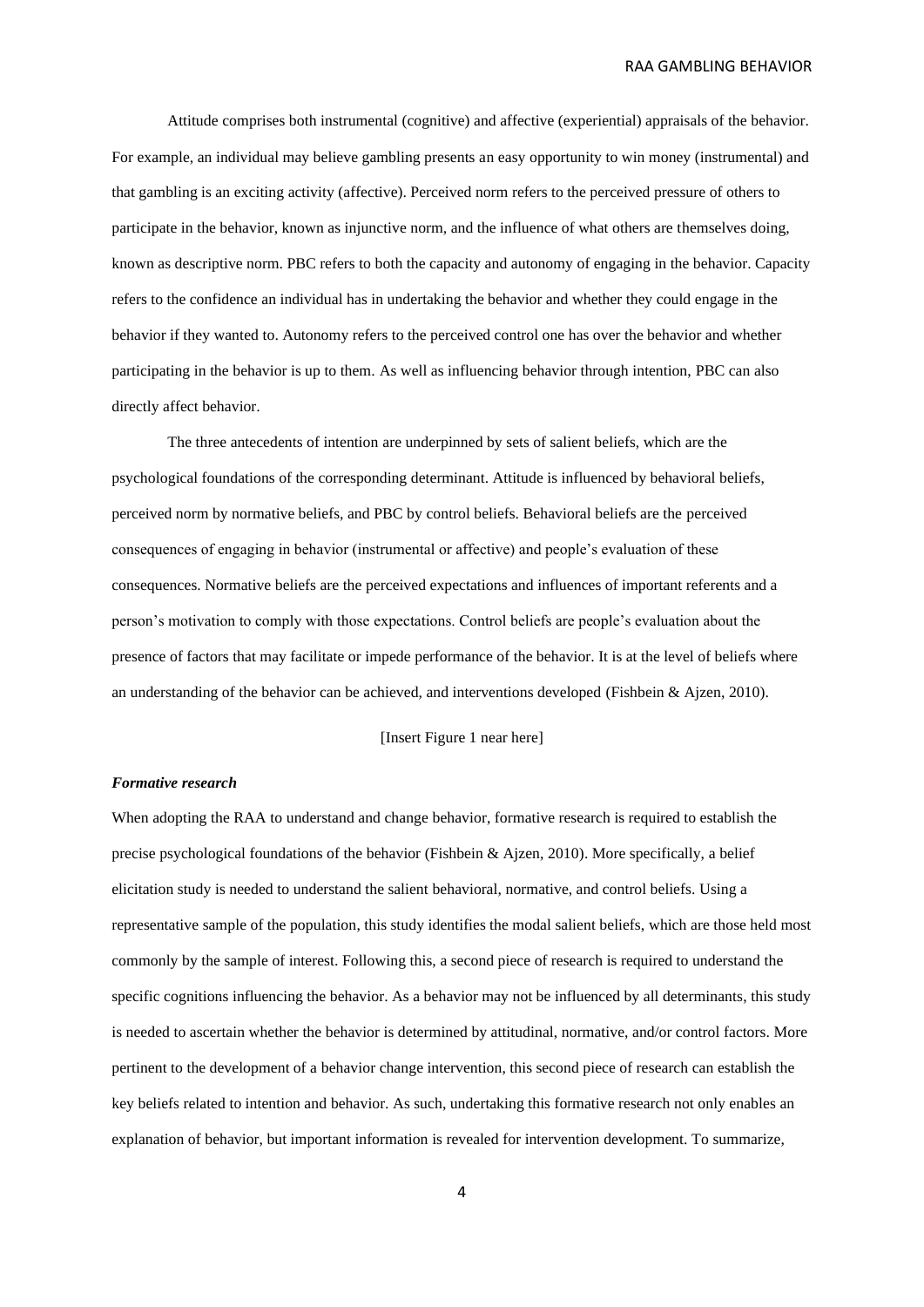when adopting the RAA to understand and change behavior, it is important to first identify the modal salient beliefs, and to then identify the most important determinants and beliefs.

#### *Applications of the RAA/TPB to gambling behavior*

A number of studies have used the RAA to understand different health behaviors (e.g., Conner et al., 2017; Hagger et al., 2018; McEachan et al., 2016). McEachan et al. (2016) investigated predictors of the RAA to understand health protection (e.g., dieting, condom use, physical activity) and health risk (e.g., smoking, binge drinking) behaviors. The meta-analysis showed the RAA accounted for 59% and 31% of the variance in intention and behavior, respectively. There has been a lack of studies using the RAA to understand gambling behavior. However, some studies have used other reasoned action models, such as the TPB, to understand the key predictors of gambling behavior (e.g., St-Pierre et al., 2014, 2015; Wu & Tang, 2012). In line with TPB theorizing, Wu and Tang (2012) found intention predicted behavior, and attitude, subjective norm and PBC predicted intention. St-Pierre et al. (2015) found intentions to gambling in adolescents to be influenced by attitude and PBC, but not subjective norm.

As was noted, it is at the belief level where the psychological foundation of behavior operates. Thus, it is insufficient to only identify the immediate antecedents of intention (e.g., attitude) and behavior (e.g., intention). Although studies have identified the key beliefs underlying several health risk (e.g., Epton et al., 2015; Rowe et al., 2016) and health protection (e.g., Hamilton et al., 2012; Vayro & Hamilton, 2016) behaviors using reasoned action theories, this has not been conducted in relation to gambling behavior. For example, although Wu and Tang (2012) identified attitude, subjective norm, and PBC to be influential in governing intention, the specific beliefs underlying these determinants are unclear. Thus, although research has identified some of the psychological factors underlying gambling behavior, the specific beliefs posited in the RAA remain unidentified. These beliefs are important when developing behavioral interventions as specific strategies and methods can be adopted to modify them. This can, perhaps, explain why gambling interventions using reasoned action theories have demonstrated limited success. St-Pierre et al. (2017) undertook an intervention targeting beliefs within the TPB (behavioral, normative, and control). The intervention, which included a video, did not change TPB determinants or gambling behavior. However, it is not clear whether the intervention targeted relevant beliefs, especially as the paper describes those targeted as 'common gambling-related…. beliefs', and not those using the formative work prescribed by Fishbein and Ajzen (2010).

In addition to this, research has not adopted the RAA which, as was highlighted, is the most contemporary model from the reasoned action tradition. The meta-analysis conducted by McEachan et al.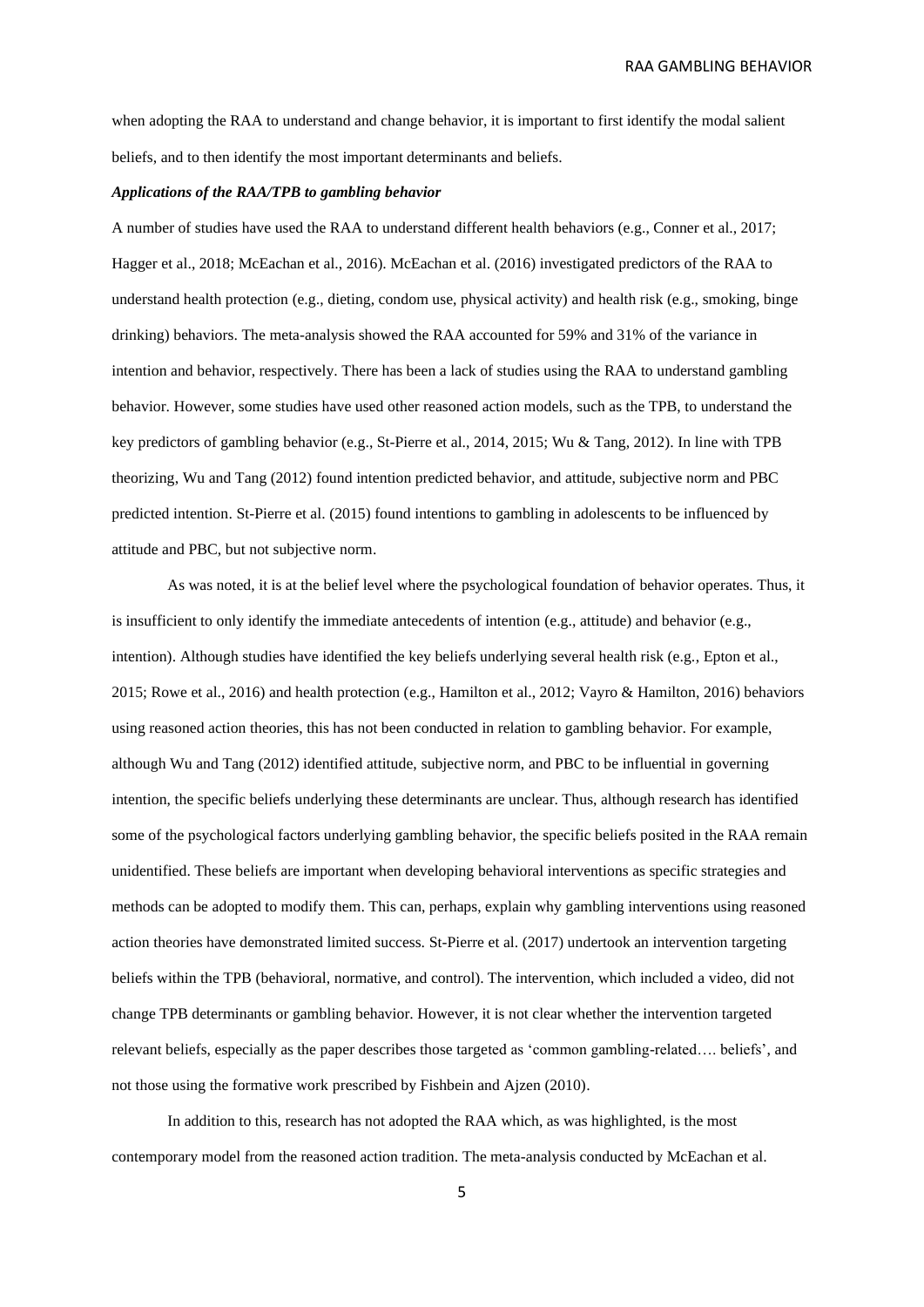(2016) also showed the variance explained in intention and behavior exceeded the variance explained in studies adopting the TPB (e.g., Armitage & Conner, 2001; McEachan et al., 2011). Moreover, adopting the RAA enables differences in the predictive power of components to be understood. Research is therefore needed to identify the specific cognitions related to mobile gambling using the RAA. The identification of such cognitions could provide important information for intervention design.

#### **Purpose**

The purpose of the studies was to adopt the RAA to identify the psychological determinants and beliefs underlying student participation in mobile gambling. Specifically, the studies aimed to: 1) identify the salient and key behavioral, normative, and control beliefs underlying students' mobile gambling behavior, and 2) understand the contribution of RAA determinants in predicting student participation in mobile gambling.

#### **Study 1**

#### **Material and methods**

#### **Participants and protocol**

Both studies were conducted in the UK where gambling is legal at the age of 18 years. In Study 1, a small convenience sample was used comprising students attending a public higher education university. Participants were recruited using a variety of methods including a university announcement, posters, and word-of-mouth. Interested participants were instructed to complete an online survey relating to the beliefs underlying their participation in mobile gambling. Before completing the survey, a welcome message was provided which included information relating to the study purpose, confidentiality, anonymity, and study contact details. Upon completing the survey, participants were provided with a thank you message, and relevant contact details were again provided. Both studies received full ethical approval from the school ethics board.

Thirty-five students (age  $M = 20.2$  years,  $SD = 1.40$ , Male  $n = 25$ , Female  $n = 10$ ) participated in Study 1. This sample size is within the typical range of previous elicitation studies and has been recommended by Fishbein and Ajzen (2010). The majority of students were Caucasian (*n* = 30: Asian, *n* = 5), born in the UK (*n* = 33), and in their first year of study ( $n = 18$ : second-year,  $n = 8$ : third-year,  $n = 6$ : postgraduate,  $n = 3$ ). They had participated in past mobile gambling behavior as follows: Never = 5; once a year = 2; 2-3 times per year = 1; every other month = 2; once a month = 7; 2-3 times per month = 6; weekly = 7; more than once per week = 2; every other day  $= 2$ ; every day  $= 1$ .

#### **Measures**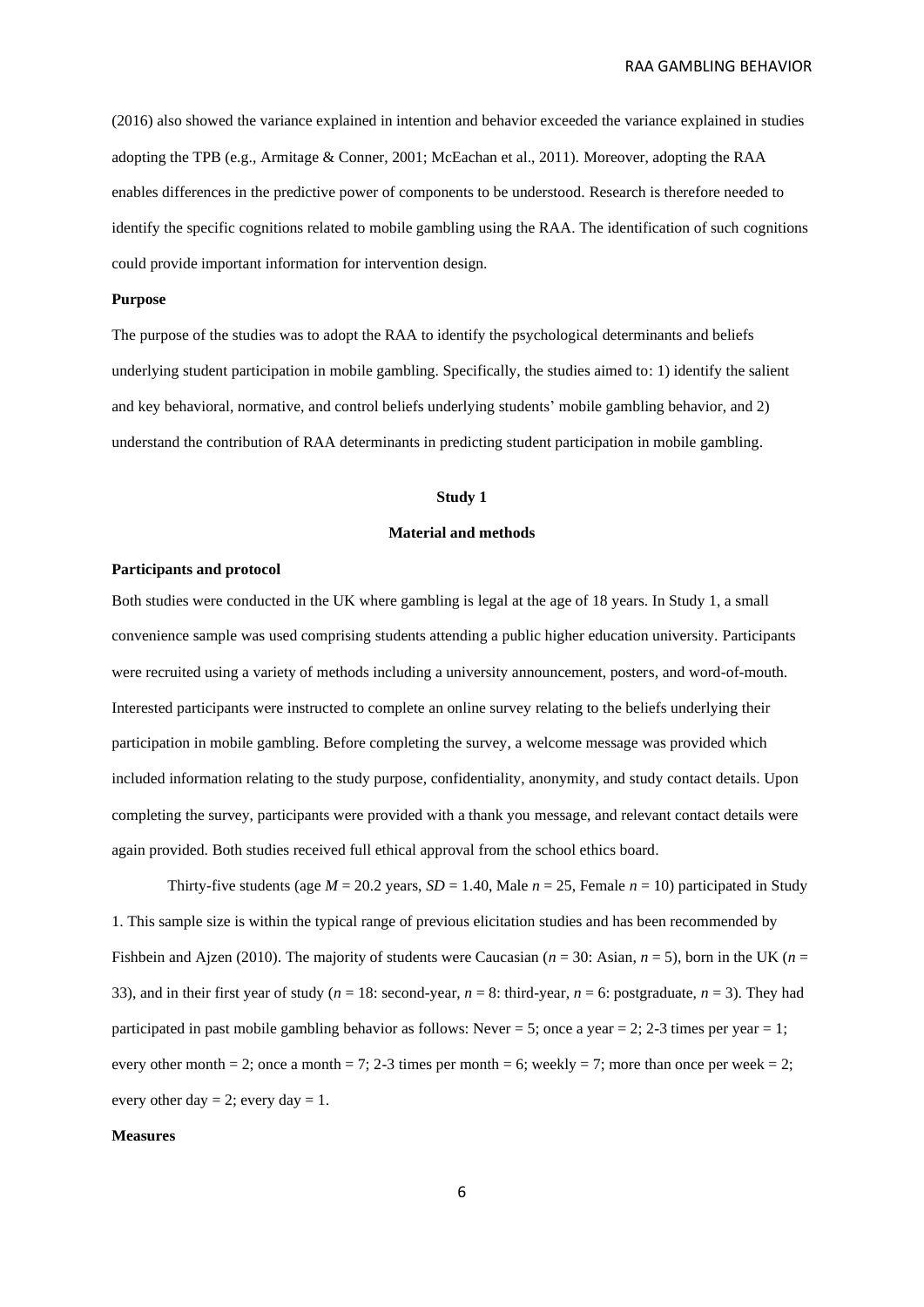Following the suggestions of Fishbein and Ajzen (2010), open-ended questions were used to identify the salient behavioral, normative, and control beliefs. Participants were given the following description of mobile gambling and were asked to adhere to the description throughout the survey: "There are many ways in which gambling can be undertaken using a mobile phone. These include using a mobile application, accessing a website, sending a text message, or making a call over the phone. When responding to the questions, please refer to this form of gambling being performed over the next month". To identify the behavioral beliefs, participants were asked to list the advantages and disadvantages of the behavior (e.g., "What do you see as the advantages/disadvantages of you participating in mobile gambling?"). In relation to normative beliefs, participants were asked to identify those who would approve and disapprove of the behavior (e.g., "Please list the types of individuals or groups who would approve/disapprove of you participating in mobile gambling"). To identify the control beliefs, participants were required to state what would make it more easy and more difficult to participate in mobile gambling behavior (e.g., "Please list any factors or circumstances that would make it easy/difficult for you to participate in mobile gambling").

The survey also took measures of age, gender, ethnicity, nationality, and education level. Past mobile gambling behavior was also measured using one item within the Gambling Quantity and Perceived Norms Scale (Neighbors et al., 2002). The item measures how often a person gambles (i.e., never, once a year, 2-3 times per year, every other month, once a month, 2-3 times per month, weekly, more than once per week, every other day, and every day), and participants were asked to relate this specifically to mobile gambling.

# **Analysis**

In line with Francis et al. (2004), content analysis was used to identify categories of positive and negative behavioral beliefs, of descriptive and normative influences, and of control beliefs. Two researchers independently coded frequently cited words and similar phrases into categories of beliefs. For example, the belief "Bonus offers and promotions" was created from responses such as "you usually get free bets when signing up" and "promotions happen quite frequently". Discrepancies in categories were discussed between the two researchers and revisions made when appropriate. This resulted in a final coding frame of categories within the corresponding RAA belief-based heading. A frequency count was adopted to identify the modal salient beliefs. Specifically, to capture a wide range of underlying beliefs, the modal set was defined as those mentioned by at least 30% of participants (Vayro & Hamilton, 2016). Thus, beliefs elicited from at least 30% of participants were retained in the modal set and beliefs not mentioned by at least 30% of participants were not. Both researchers separately undertook the frequency count and inter-rater reliability was calculated using the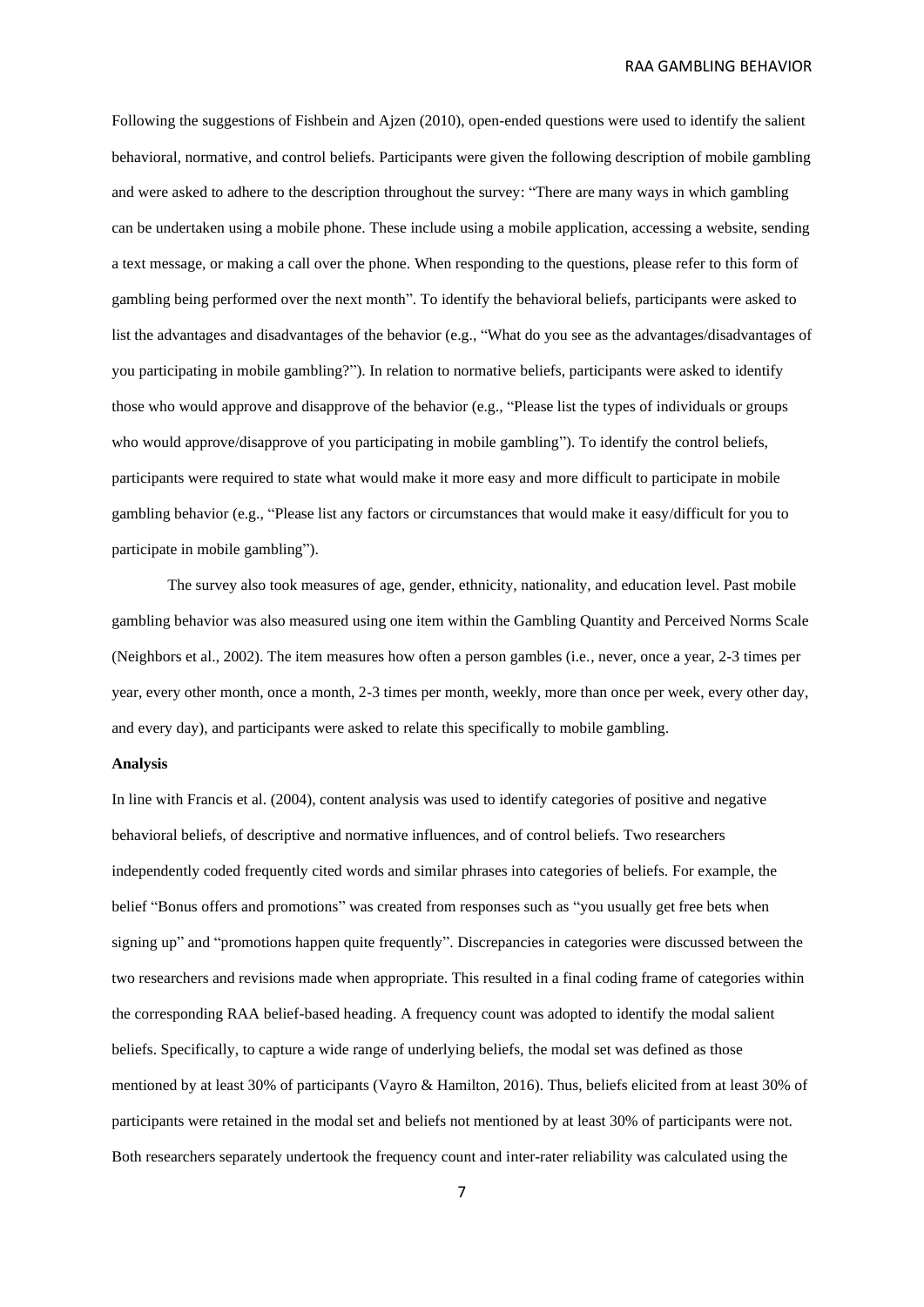following: (agreed ratings/total coded) x100. Inter-rater reliability was established with 100% agreement between both researchers.

#### **Results**

A total of 49 beliefs were elicited from the sample: 19 behavioral, 15 normative, and 15 control. When the 30% rule was applied, the modal set resulted in 27 beliefs (see Table 1): 11 behavioral, 9 normative, and 7 control beliefs.

#### [Insert Table 1 near here]

# **Behavioral beliefs**

As can be seen in Table 1, six modal salient behavioral beliefs were identified relating to the advantages of mobile gambling. These beliefs were 'Exciting', 'Easily accessible', 'Bonus offers and promotions', 'Win money', 'Remain anonymous', and 'Adrenaline rush'. Five beliefs were identified as being disadvantages of mobile gambling: 'Lose money', 'No cash deposit', 'Negative mood/depression', 'Requires phone on person', and 'Requires internet connection'.

#### **Normative beliefs**

Table 1 shows the normative beliefs approving and disapproving mobile gambling. With regards to the former, these were 'Friends at university', 'Friends outside university', 'Social club members', 'Sibling(s)', and 'Work colleagues'. In relation to those disapproving, the referents identified were 'Parent(s)', 'Friends at university', 'Partner/Spouse', and 'Lecturers/Academic staff'.

# **Control beliefs**

As shown in Table 1, three control beliefs were identified within the modal set as making mobile gambling easier. These were 'Funds in account', 'Free bets and promotions', and 'Access and availability of apps'. Four beliefs were stated as making mobile gambling more difficult: 'No access to phone', 'Poor internet connectivity', 'Forget log in details', and 'Stringent age verification process'.

Following the identification of the modal salient behavioral, normative, and control beliefs, Study 2 identified the key beliefs associated with mobile gambling behavior. The study also examined the contribution of the RAA.

#### **Study 2**

#### **Materials and methods**

#### **Participants and procedure**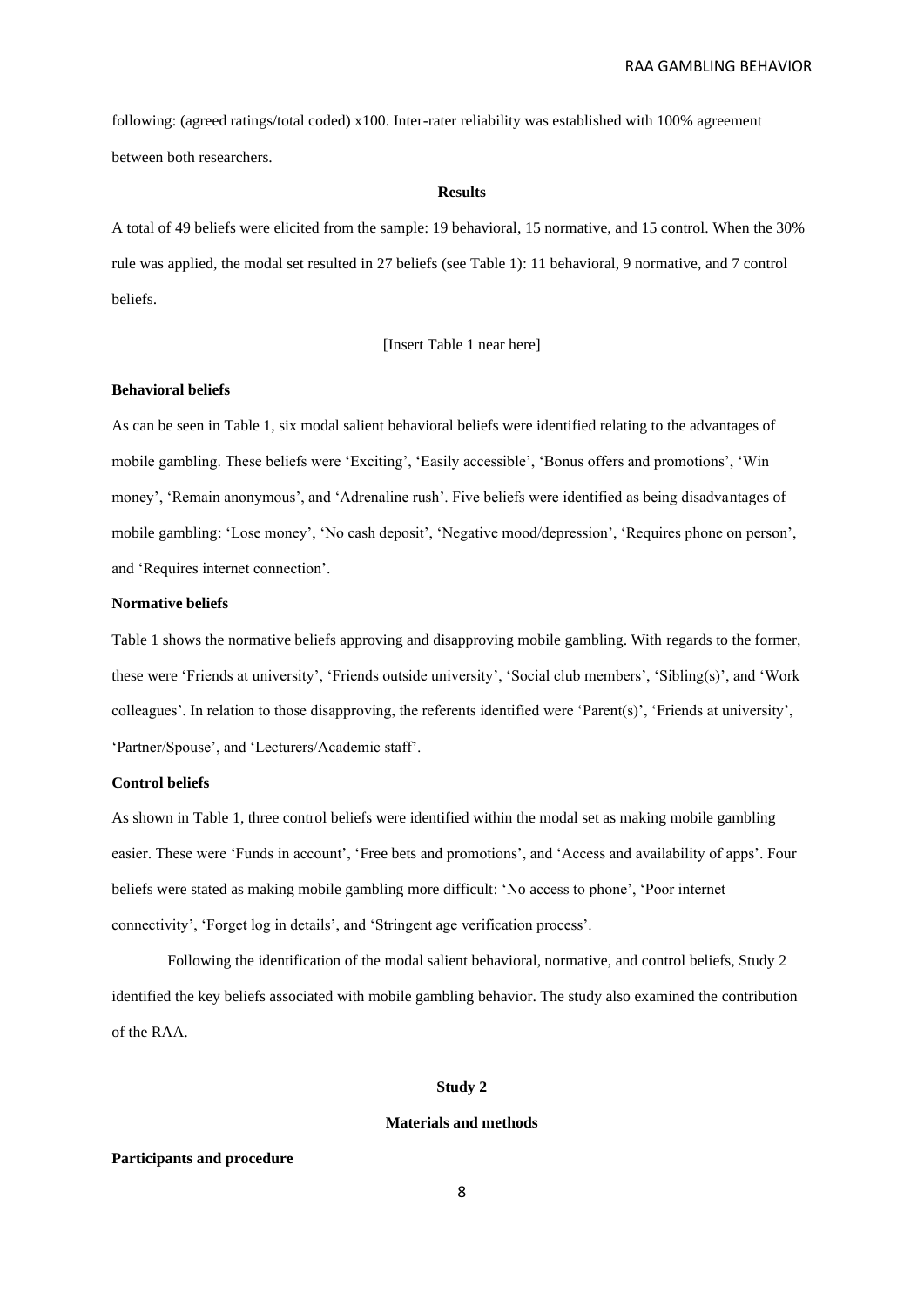A cross-sectional design was used with a four-week follow-up. Participants were recruited from the same university used in Study 1. This was done through university announcements, posters, and word-of-mouth. Interested participants were instructed to complete an online survey at T1. The baseline questionnaire was completed by 473 participants (age  $M = 19.45$  years,  $SD = 1.95$ , Male  $n = 266$ , Female  $n = 207$ ). Participants were reminded at the end of the survey that they would be required to complete a second questionnaire four weeks later (T2) assessing their gambling behavior over the previous month. An email reminder with a link to the survey was also sent to participants, and pseudo codes were used to match data collected at both time points. This resulted in 388 participants completing both T1 and T2 assessments (82.3% retention). To check for attrition bias, a comparison was made between those completing both T1 and T2 measures and those only completing T1 assessments. There were no significant differences between responders and non-responders on RAA measures and past gambling behavior. Once the second questionnaire was completed at T2, participants were provided with debrief information and thanked for their participation.

#### **Measures**

RAA constructs were assessed in accordance with the suggestions of Fishbein and Ajzen (2010). To achieve this, participants were provided with the same behavioral definition given in Study 1. Measures of the modal salient beliefs identified in Study 1 and the main RAA constructs were taken; attitude (instrumental and affective), perceived norm (injunctive and descriptive), PBC (capacity and autonomy), and intention. Mobile gambling behavior was also assessed. All items used 7-point Likert scales which varied in direction, unless stated otherwise. These were measured as follows.

T1: Three items measured instrumental attitude (e.g., "For me, participating in mobile gambling would be" Bad-Good, Cronbach's  $\alpha$  = .90), four items measured affective attitude (e.g., "For me, participating in mobile gambling would be" Unpleasant-Pleasant, Cronbach's  $\alpha$  = .93), three items measured injunctive norm (e.g., "People who are important to me think I should participate in mobile gambling", Disagree-Agree, Cronbach's  $\alpha$  = .95), three items measured descriptive norm (e.g., "People who are like me participate in mobile gambling", Disagree-Agree, Cronbach's  $\alpha$  = .95), four items measured capacity (e.g., "I am confident that I can resist participating in mobile gambling", Disagree-Agree, Cronbach's  $\alpha$  = .82), three items measured autonomy (e.g., "Whether or not I participate in mobile gambling is totally up to me", Disagree-Agree, Cronbach's  $\alpha$  = .91), and three items measured intention (e.g., "I intend to participate in mobile gambling", Strongly agree-Strongly disagree, Cronbach's  $\alpha$  = .95).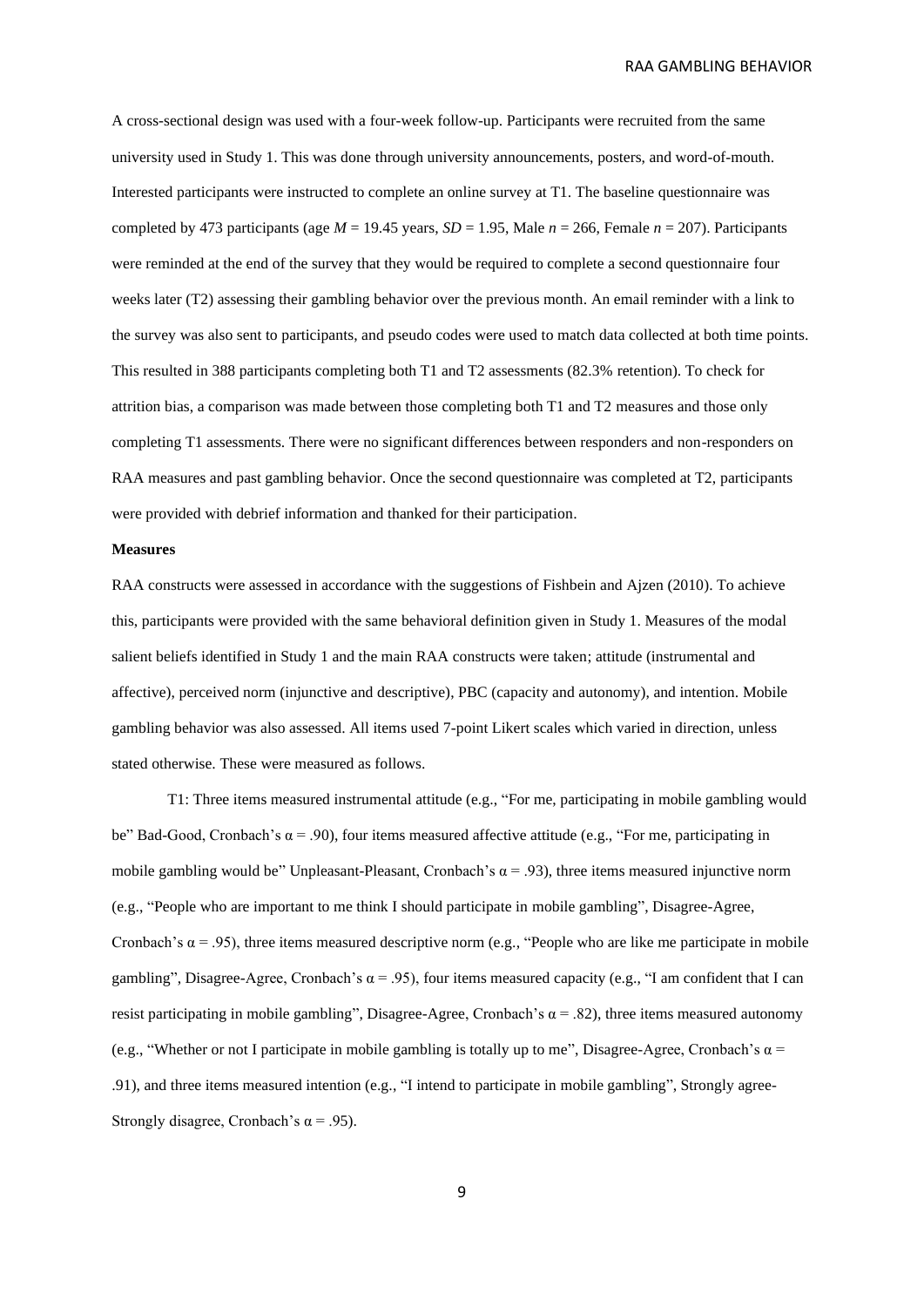To assess behavioral beliefs, participants were asked the extent to which they agreed with the statements provided (e.g., "For me, participating in gambling would be exciting", Strongly disagree-Strongly agree). Normative beliefs comprised of injunctive and descriptive aspects and participants were again asked whether they agreed with the statements (e.g., "My friends outside university think that I should participate in gambling", & "My friends outside university participate in gambling themselves", scored Strongly disagree-Strongly agree). Control beliefs were measured by the item "How much would the following factors make you more or less likely to participate in mobile gambling…?", followed by the specific control belief (e.g., "… when I have no access to my phone", scored More likely-Less likely).

Similar to Study 1, one item within the Gambling Quantity and Perceived Norms Scale (Neighbors et al., 2002) was used to assess past gambling behavior. Participants also provided demographic characteristics of age, gender, ethnicity, education, and nationality.

T2: Three items were used to assess mobile gambling behavior at T2. These were adapted to fit the definition provided to students (i.e., mobile gambling over the next four weeks). Two items used 7-point Likert scales (e.g., "During the past month, how often did you participate in mobile gambling", Never-Almost always) and one item required participants to identify the number of weeks the behavior was performed (scored 0 weeks, 1 week, 2 weeks, 3 weeks, and 4 weeks, Cronbach's  $\alpha$  = .97). These items were converted to z-scores, and then summed and averaged to provide one overall score for mobile gambling behavior.

#### **Statistical analysis**

Item scores were reversed when required, meaning lower responses represented negative perceptions and higher scores reflected positive perceptions. The mean of each item representing the same construct was summed and averaged to give an overall score for each construct. A descriptive analysis of means, standard deviations, and Pearson's correlations between RAA determinants, intention, and behavior was then conducted. Following this, a multiple linear regression was conducted between affective attitude, instrumental attitude, injunctive norm, descriptive norm, capacity, and autonomy in relation to intention. The same model was then performed between intention, capacity, and autonomy with regards to gambling behavior.

To identify the key beliefs, guidelines of von Haeften et al. (2001) and Hornik and Woolf (1999) were followed. First, correlations were used to identify the beliefs significantly correlating with intention and behavior. Following this, the beliefs correlating with intention and behavior were then entered into a multiple linear regression to identify the beliefs independently predicting the outcome variables. Given the usefulness of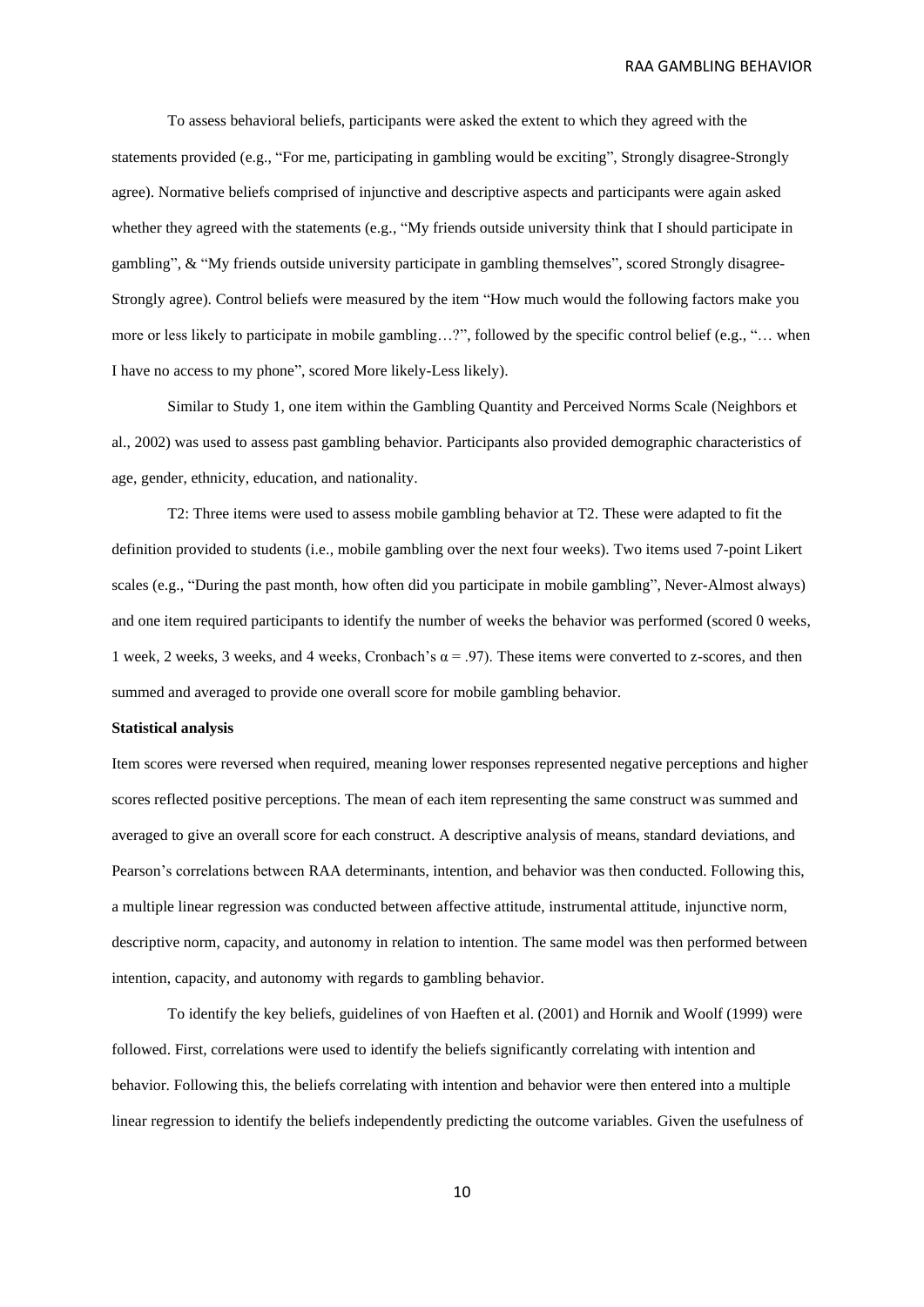both belief-intention (von Haeften et al., 2001) and belief-behavior (Sutton, 2002) relations, the key beliefs were identified by assessing the importance of both.

#### **Results**

#### **Descriptive statistics**

The means, standard deviations, and intercorrelations between study variables are shown in Table 2. Participants had a moderate level of intention ( $M = 3.64$ ,  $SD = 2.23$ ) and had participated in past gambling behavior as follows: Never = 78, once a year = 32; 2-3 times per year = 44; every other month = 42; once a month = 50; 2-3 times per month = 94; weekly = 57; more than once per week = 45; every other day = 15; every day = 16. At T2, participants had participated in gambling behavior an average of 2.22 times per week (0 weeks = 133; 1 week = 19; 2 weeks = 20; 3 weeks = 60; 4 weeks = 156). As can be seen in Table 2, all RAA constructs correlated with intention, such that strong intentions to gamble were associated with positive affective and instrumental attitudes, strong injunctive and descriptive norms, and weak capacity and autonomy. Gambling behavior at T2 was also correlated with all RAA constructs, such that gambling behavior was associated with positive affective and instrumental attitudes, strong injunctive and descriptive norms, and weak capacity and autonomy.

#### **Predicting intention and behavior**

As can be seen in Table 3, the multiple regression showed RAA constructs accounted for 66% of the variance in intention,  $F(6, 472) = 155.47$ ,  $p < .001$ ,  $R^2 = .66$ . Affective attitude ( $\beta = .54$ ,  $p < .001$ ), instrumental attitude ( $\beta =$ .21,  $p < .001$ ), and injunctive norm ( $\beta = .18$ ,  $p < .001$ ) all significantly predicted intention, with descriptive norm  $(\beta = -0.00, p = .96)$ , capacity  $(\beta = -0.04, p = .39)$ , and autonomy  $(\beta = -0.03, p = .49)$  not significantly contributing to intention. With regards to behavior, the multiple regression showed capacity, autonomy, and intention accounted for 56% of the variance, *F*(387, 3) = 166.93, *p* < .001, *R* <sup>2</sup> = *.*56. Autonomy (*β* = -.15, *p* < .05) and intention (*β* = .70,  $p < .001$ ) were significant predictors, whereas capacity was not ( $\beta = .00$ ,  $p = .98$ ). The regression therefore showed behavior to be a product of strong intentions to gamble and weak autonomy.

[Insert Table 2 and Table 3 near here]

#### **Key beliefs**

The means, standard deviations, and correlations of salient modal behavioral, normative (injunctive and descriptive), and control beliefs with intention and gambling behavior are shown in Table 4. The analyses found 10/11 behavioral beliefs (*rs*(471) = .86 to -.46), 5/8 normative (injunctive) beliefs (*rs*(471) = .80 to .03), 6/8 normative (descriptive) beliefs  $(r_s(471) = .79$  to  $-.10$ ), and all control beliefs  $(r_s(471) = .87$  to  $-.28)$  significantly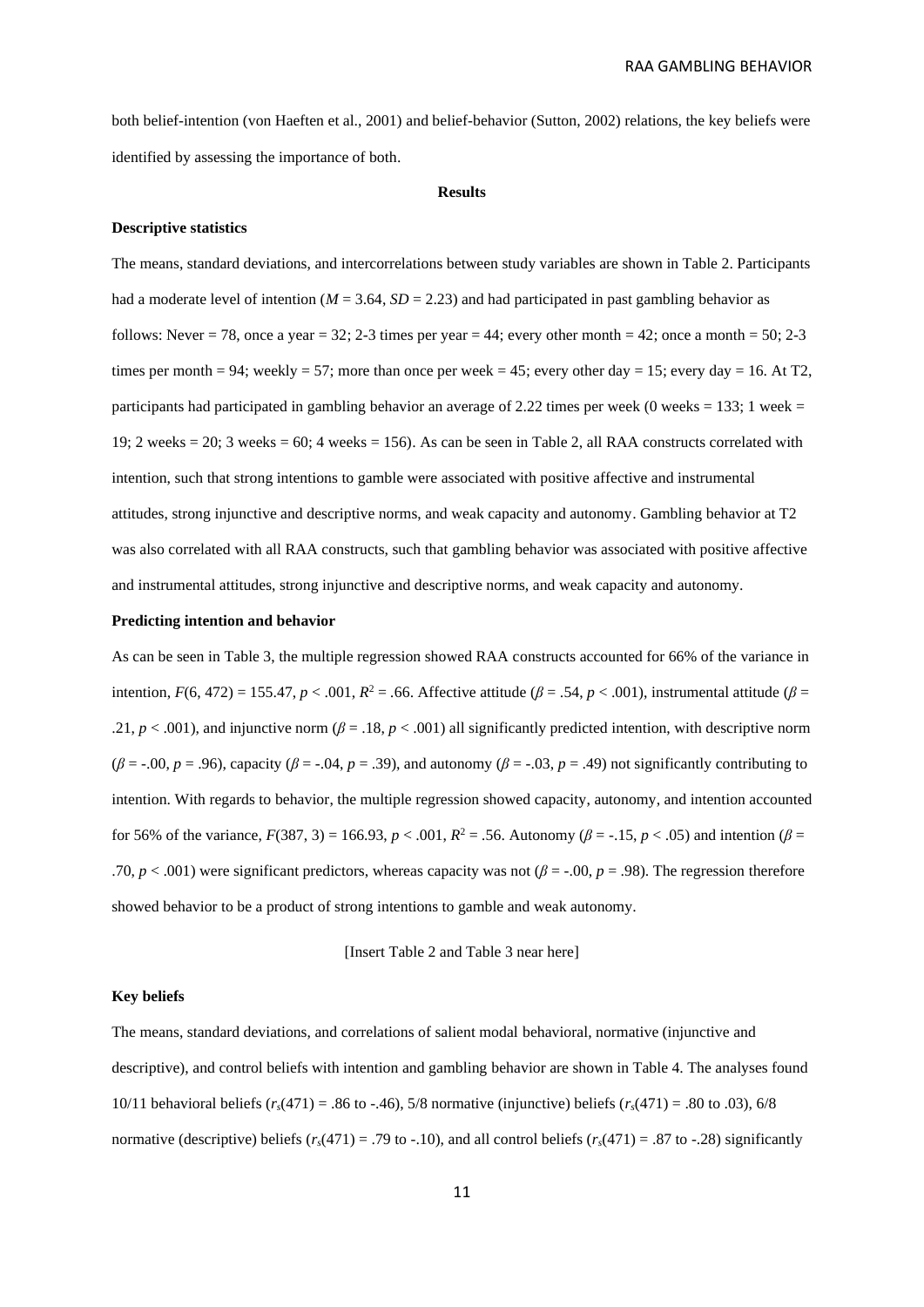correlated with intention. With regards to behavior,  $9/11$  behavioral beliefs ( $r_s(386) = .72$  to -.51), 5/8 normative (injunctive) beliefs  $(r_s(386) = .67 \text{ to } .11)$ , 6/8 normative (descriptive) beliefs  $(r_s(386) = .73 \text{ to } .13)$ , and all control beliefs  $(r_s(386) = .75$  to -.30) were significantly correlated.

To identify the key beliefs, those beliefs significantly correlating with intention and behavior were then entered into a multiple regression. As is shown in Table 4, 3/10 behavioral beliefs ('Exciting' (*β* = .47), 'Bonus offers and promotions' (*β* = .19), and 'Adrenaline rush' (*β* = .11)), 3/5 normative (injunctive) beliefs ('Friends at university' ( $\beta$  = .29), 'Friends outside university' ( $\beta$  = .28), and 'Social club members' ( $\beta$  = .21)), 3/6 normative (descriptive) beliefs ('Friends at university'  $(\beta = .33)$ , 'Friends outside university'  $(\beta = .17)$ , and 'Social club members' ( $\beta$  = .32)), and 1/7 control beliefs ('Access and availability of apps' ( $\beta$  = .54)) predicted intention.

In relation to behavior, 5/9 behavioral beliefs ('Exciting'  $(\beta = .40)$ , 'Easily accessible'  $(\beta = .08)$ , 'Adrenaline rush' ( $\beta$  = .11), 'Lose money' ( $\beta$  = -.15), and 'Negative mood/depression' ( $\beta$  = -.17)), 3/5 normative (injunctive) beliefs ('Friends at university' ( $\beta$  = .23), 'Friends outside university' ( $\beta$  = .15), and 'Social club members' (*β* = .29)), 3/6 normative (descriptive) beliefs ('Friends at university' (*β* = .10), 'Friends outside university' ( $\beta$  = .10), and 'Social club members' ( $\beta$  = .51)), and 2/7 control beliefs ('Access and availability of apps' ( $\beta$  = .14) and 'Stringent age verification process' ( $\beta$  = -.10)) were significant predictors.

### [Insert Table 4 near here]

#### **Discussion**

The purpose of the studies was to understand the psychological influences underlying student participation in mobile gambling using the RAA. To achieve this, Study 1 identified the modal salient behavioral, normative, and control beliefs, and Study 2 assessed the contribution of RAA constructs and identified the key beliefs underlying the behavior.

# **RAA constructs**

The studies found support for the RAA to explain intention and behavior relating to mobile gambling. With regards to intention, the 66% accounted for by RAA constructs is considerably high, especially when compared to other reasoned action models such as the TPB. This variance could be due to the inclusion of all six subcomponents (McEachan et al., 2016).

It was found that affective attitude, instrumental attitude, and injunctive norm were important in governing intention. This suggests attitudes and the perceptions of significant others plays a considerable role in students' intentions towards mobile gambling. The results showed a particular importance of affective attitude.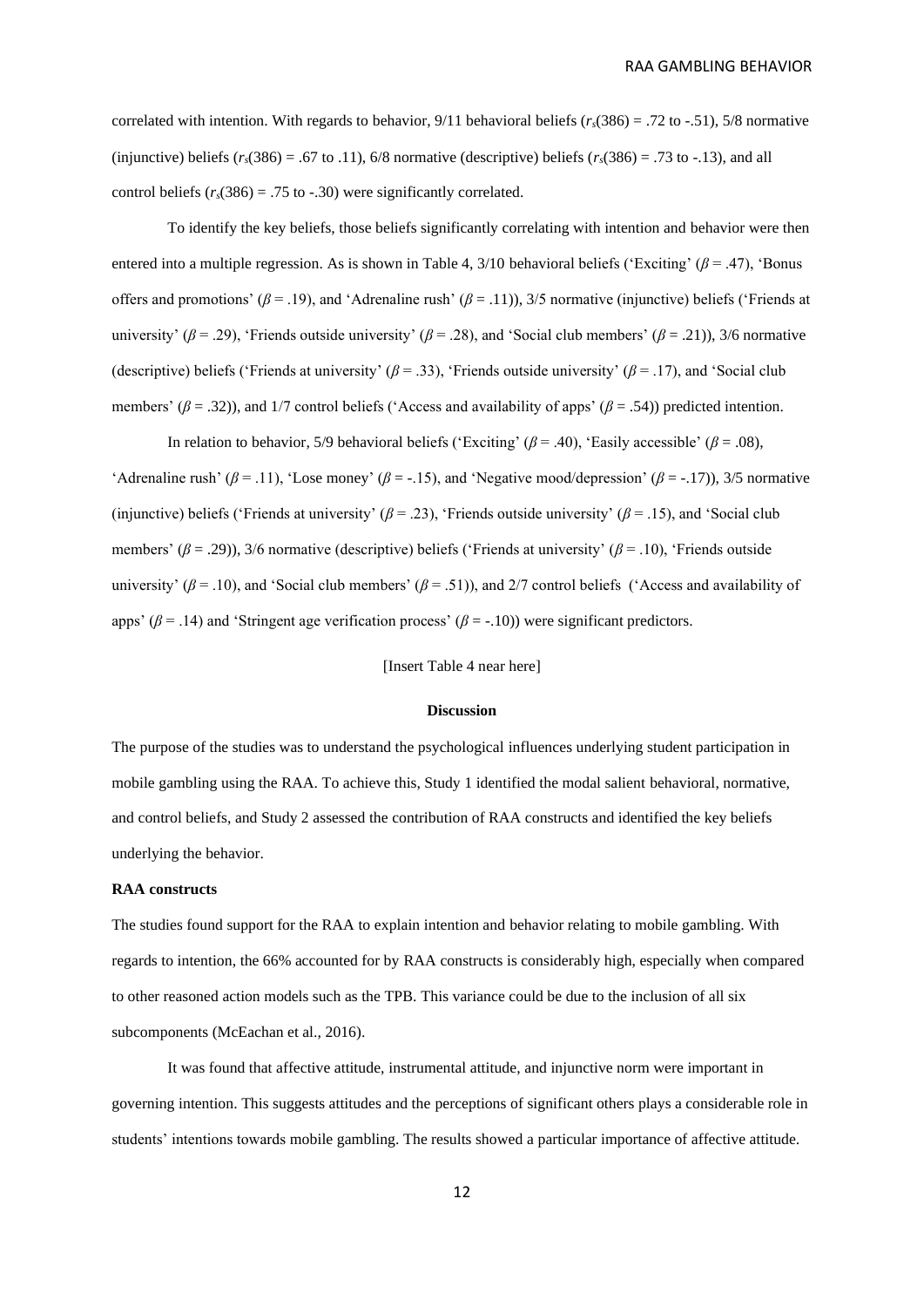This construct has been shown to have significant influence on many health-related intentions (Hagger et al., 2018; McEachan et al., 2011). Although not adopting he RAA, studies have also demonstrated the role of affect in gambling (e.g., Cummins et al., 2009; Simmons et al., 2016). For example, Cummins et al. (2009) found positive affect to relate to reckless betting. The specific beliefs underlying affect are discussed below within the key belief section.

In terms of behavior, RAA constructs accounted for 56% of the variance in mobile gambling. The findings suggest the role of intention and autonomy in governing students' gambling behavior. In accordance with the RAA and previous studies (McEachan et al., 2016), intention was the main predictor of, and positively associated with, behavior. Thus, the main influence on students' mobile gambling behavior was intention. However, autonomy had a negative relationship with behavior. Although not in line with the RAA and other social cognitive models which posits behavior to ensue when perceptions of autonomy are high, this is unsurprising. That is, individuals may participate in gambling when they have weak autonomy over the behavior. This is in line with other health risk behaviors. For example, Norman and Conner (2006) found a negative relationship between control and alcohol consumption, with drinking behavior more likely when participants had weak control.

#### **Key beliefs**

A number of beliefs predicted intention and behavior. With regards to behavioral beliefs, the results showed feelings of excitement and adrenaline as key beliefs. Additionally, the prevalence of bonus offers and promotions was also a key belief predicting students' intention to gamble. Previous research has identified positive feelings to be associated with gambling in university students (Mond et al., 2019; Sherba & Gersper, 2017). For example, Sherba and Gersper (2017) found nearly 30% of their sample believed gambling to be exciting. It is therefore evident that these feelings are highly influential with regards to students' intentions to engage in mobile gambling. With there being many gambling companies competing to gain customers, bonus offers and promotions are often provided to entice betting (Hing et al., 2017). For example, new subscribers are often greeted with sign-up offers, free bets, and money-back guarantees. As students live off a relatively small budget (Stollak et al., 2011), these bonus offers and promotions could be particularly appealing, and therefore positively influence their intentions to participate in mobile gambling.

In relation to behavior, the ease of access to mobile gambling and the negative consequences of losing money and developing negative moods and depression were important behavioral beliefs. Gambling using a mobile phone removes a number of barriers associated with other forms of gambling and thus makes it highly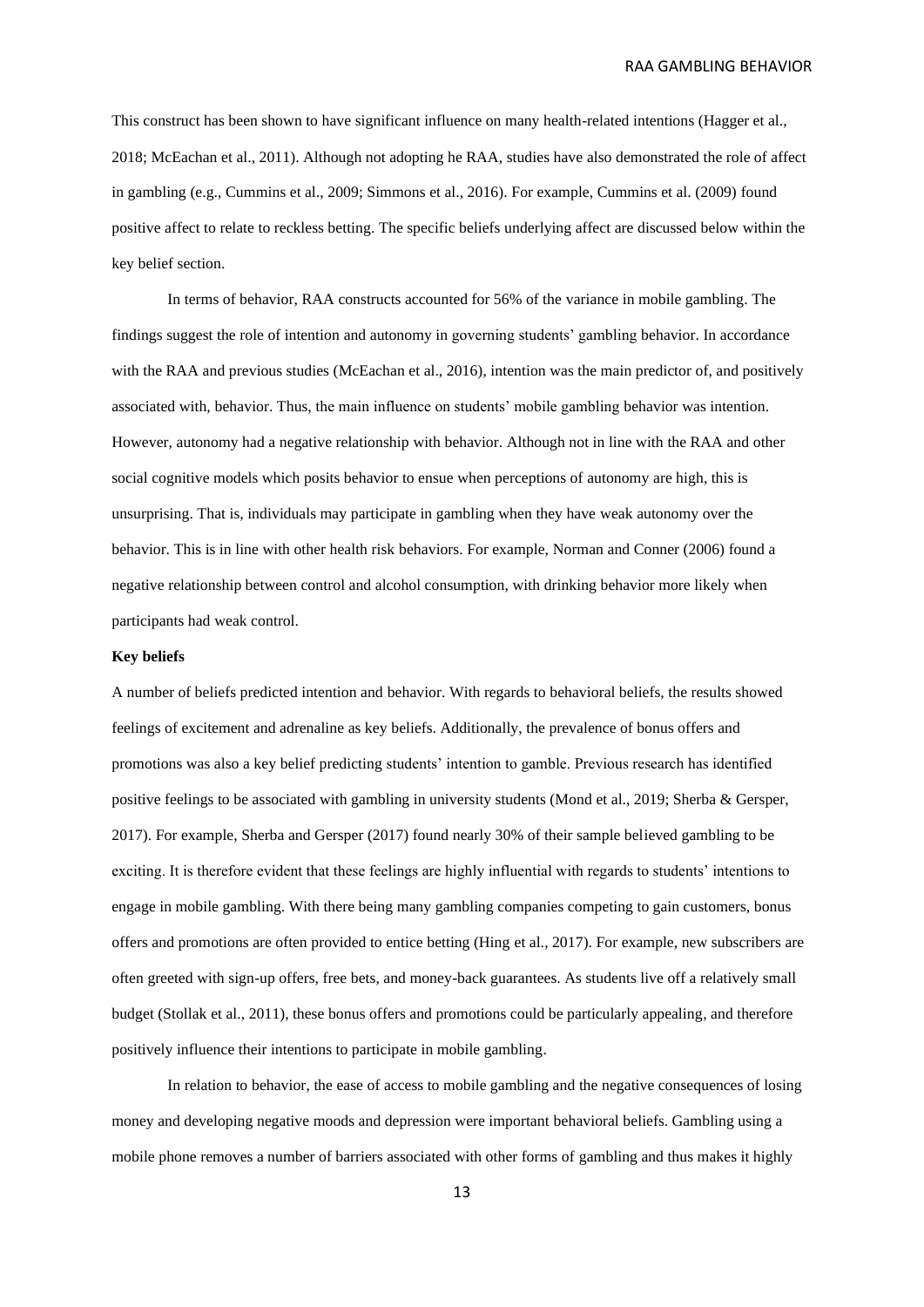convenient (St-Pierre et al., 2014). Additionally, there are many ways a student can gamble on a mobile device including accessing a website, downloading an app, or making a phone call. With these benefits and given students often have a mobile phone on their person, the accessibility of mobile gambling is an important belief governing students' gambling behavior. Another important belief is the money that can be lost through gambling. It has been shown that almost one third of gamblers using the internet to gamble believe it is easier to lose money online (Gainsbury et al., 2012). This is a problem for students who typically have minimum income, struggle with budgeting, and often rely on loans during their time at university (Hordósy & Clark, 2019). It is therefore perhaps unsurprising that the potential to lose money was shown to weaken the prospect of engaging in mobile gambling behavior. Finally, gambling has been associated with negative mental health (Cowlishaw & Kessler, 2016). For example, gambling has been shown to correlate with depression in students (Martin et al., 2014). Thus, awareness of these outcomes appears to weaken the relationship with gambling behavior.

The key normative beliefs were friends in and outside of university and social club members. These three beliefs were the same for both injunctive and descriptive norms, and they predicted both intention and behavior. Thus, the approval of these referents and whether they themselves participated in gambling had a significant impact on the students' mobile gambling intentions and behavior. Students spend a lot of time with their peers and previous research has shown friends to be influential norms in a range of different behaviors. For example, Epton et al. (2015) found students were influenced by friends in relation to physical activity, binge drinking, fruit and vegetable consumption, and smoking. Students are also often members of different social clubs (e.g., sport, book, dancing, quiz), which may occur in or outside the university setting. For example, a student may belong to a university book club whilst competing in recreational sport outside of university. Therefore, the behaviors of these referents and whether they would approve or disapprove of mobile gambling has a significant impact on the intentions and behaviors of students. It is interesting to note that the influence of parents was not a key belief. Zhao et al. (2018) found the disapproval of parents to predict less gambling behavior. However, compared to the present studies which involved university students, their study used adolescents aged 10-19 years. Students attending university appear to be influenced by referents other than parents.

Finally, with regards to key control beliefs, the access and availability of mobile apps both predicted intention and behavior, and a stringent age verification process predicted behavior. As was previously mentioned, there are many benefits attributed to mobile betting, particularly when using apps. However, the present study suggests decreasing the access and availability of such apps would weaken mobile gambling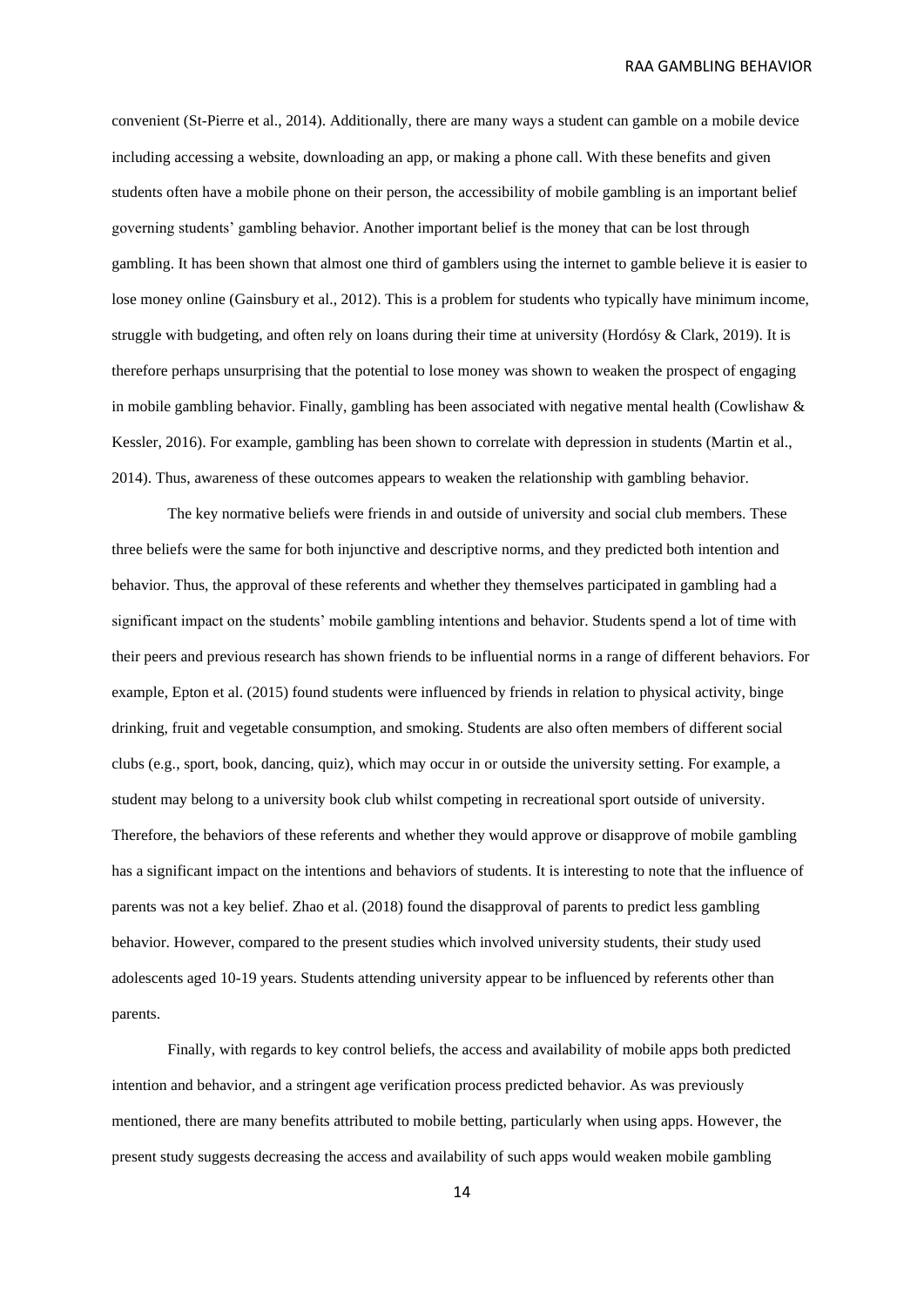intentions and behavior. Finally, an age verification process that is more stringent had an impact on students' decision to participate in mobile gambling. Although university students in the UK are of legal age to gamble, they are still required to prove they meet this requirement. These checks are often quick and are of little inconvenience (Zhao et al., 2018). However, the present study suggests that a verification process which is more stringent could weaken the relation with gambling behavior.

#### **Implications**

There are a number of implications from the studies. Affective attitude, instrumental attitude, and injunctive norm successfully predicted students' intention to engage in mobile gambling. Interventions could therefore focus on these three antecedents and, given intention successfully predicted behavior, doing so may decrease gambling mobile gambling behavior in university students. Affective attitude was the strongest predictor of intention which suggests interventions may have greater success targeting this construct. A focus could also be given to perceptions of autonomy. More specifically, interventions could ensure students have greater autonomy over their ability to not gamble. To address these important constructs, the studies provided information on the specific beliefs that should be targeted. For example, downplaying the experiential feelings of excitement whilst promoting the potential to develop negative moods could lead to a successful change in affective attitudes. Moreover, correcting misperceptions of the behavior of relevant referents could lead to a change in descriptive norm.

To facilitate the development of interventions, research in psychology has sought to identify relevant components that can be used to modify psychological determinants, known as behavior change techniques (Michie et al., 2013). These techniques can be used to manipulate the identified key beliefs. For example, the technique 'Information about emotional consequences', whereby the emotional consequences of the behavior are outlined, could be used to provide information relating to the potential consequences of depression and anxiety. The normative beliefs could be targeted using 'Social comparison' and 'Information about others' approval'. Autonomy over the behavior could be targeted through modifying the environment. More specifically, 'Restructuring the physical environment' through reducing the number mobile apps and making access more difficult could provide students with more autonomy over their behavior. These are only a few examples and intervention designers should visit the full list of techniques devised by Michie et al. (2013) when deciding on the specific content of an intervention.

#### **Strengths**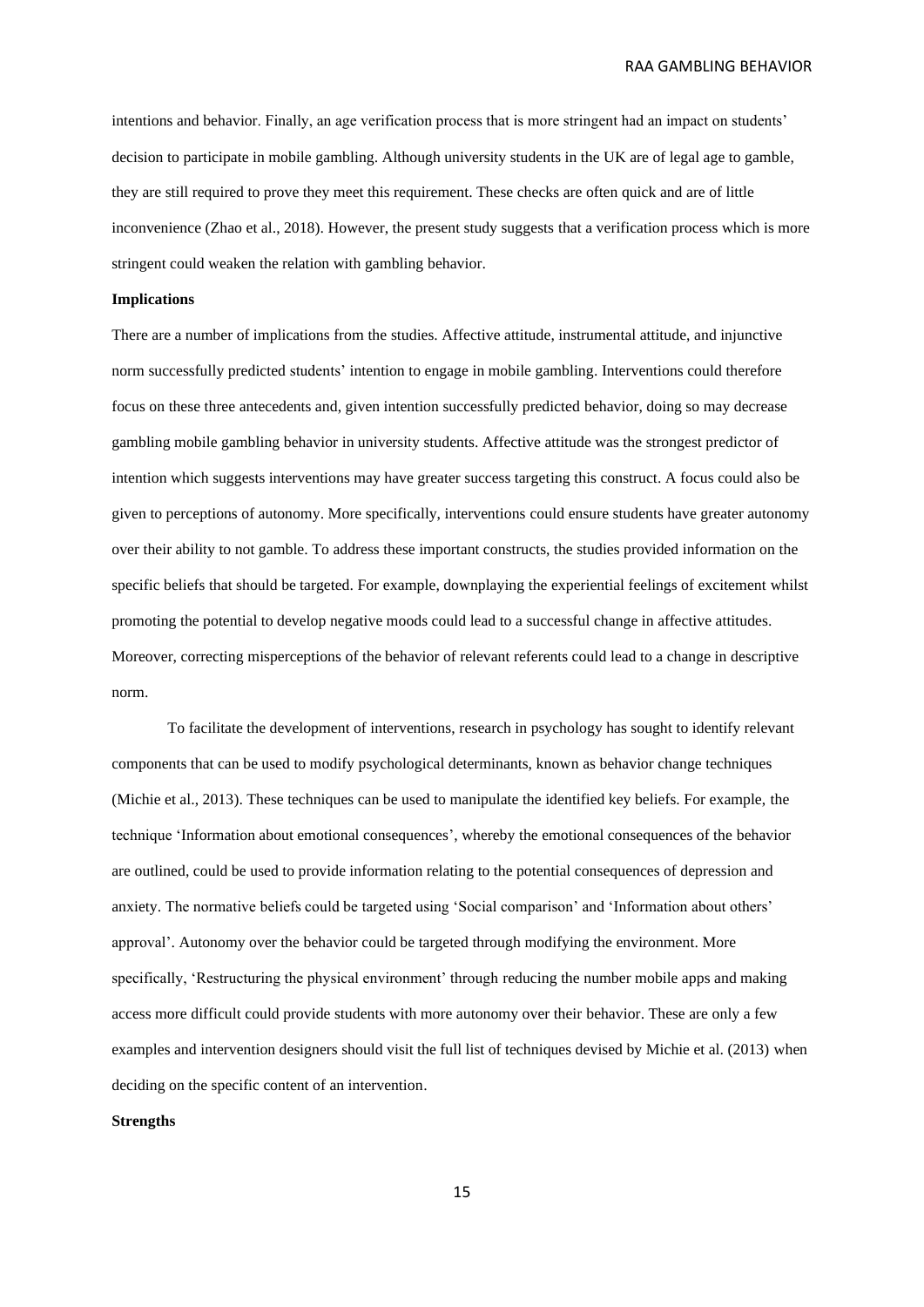The studies have a number of strengths. First, the studies investigated a behavior which has been neglected using insights from social cognitive theories (St-Pierre et al., 2015). Second, of the studies that have adopted social cognitive theories to understand gambling behavior, none have used the RAA, a theory which provides a greater explanation of social behavior (McEachan et al., 2016). Additionally, no study has undertaken the extensive, yet important research specified within the RAA relating to elicitation and prediction. Intervention effectiveness depends on manipulating relevant behavioral, normative, and control beliefs. The paper identified those most important and thus not only explains gambling behavior but provides relevant information for changing it.

#### **Limitations**

Despite these strengths, the studies are not without limitations. One limitation is the specific form of gambling behavior studied and the subsequent lack of generalizability. However, to identify relevant psychological influences, the RAA recommends precisely defining the behavior. Second, the study relied on self-report meaning accurate appraisals of gambling behavior may not have been identified due to response bias (Furnham, 1986). Third, the study was undertaken at a single institution in the UK and students from other universities may have different psychological profiles. Finally, the cross-sectional study design means causality cannot be inferred.

### **Conclusion**

Mobile gambling is a behavior with serious detrimental consequences, especially for undergraduate students who are frequent mobile phone users. The two studies used the RAA to identify the psychological determinants and beliefs underlying the behavior. It was found that intention and autonomy contributed to gambling behavior, and intention was influenced by affective attitude, instrumental attitude, and injunctive norm. Furthermore, a number of beliefs underlying RAA constructs were found to predict intention and behavior. Future research could address students' gambling behavior by targeting the identified key beliefs. Successfully doing so may result in a decrease in the number of students participating in mobile gambling.

#### **Declarations**

**Funding:** There was no funding attached to the study.

**Conflicts of interest/Competing interests:** The author declare no conflict of interest or competing interests.

**Consent to participate:** All participants provided informed consent prior to participation.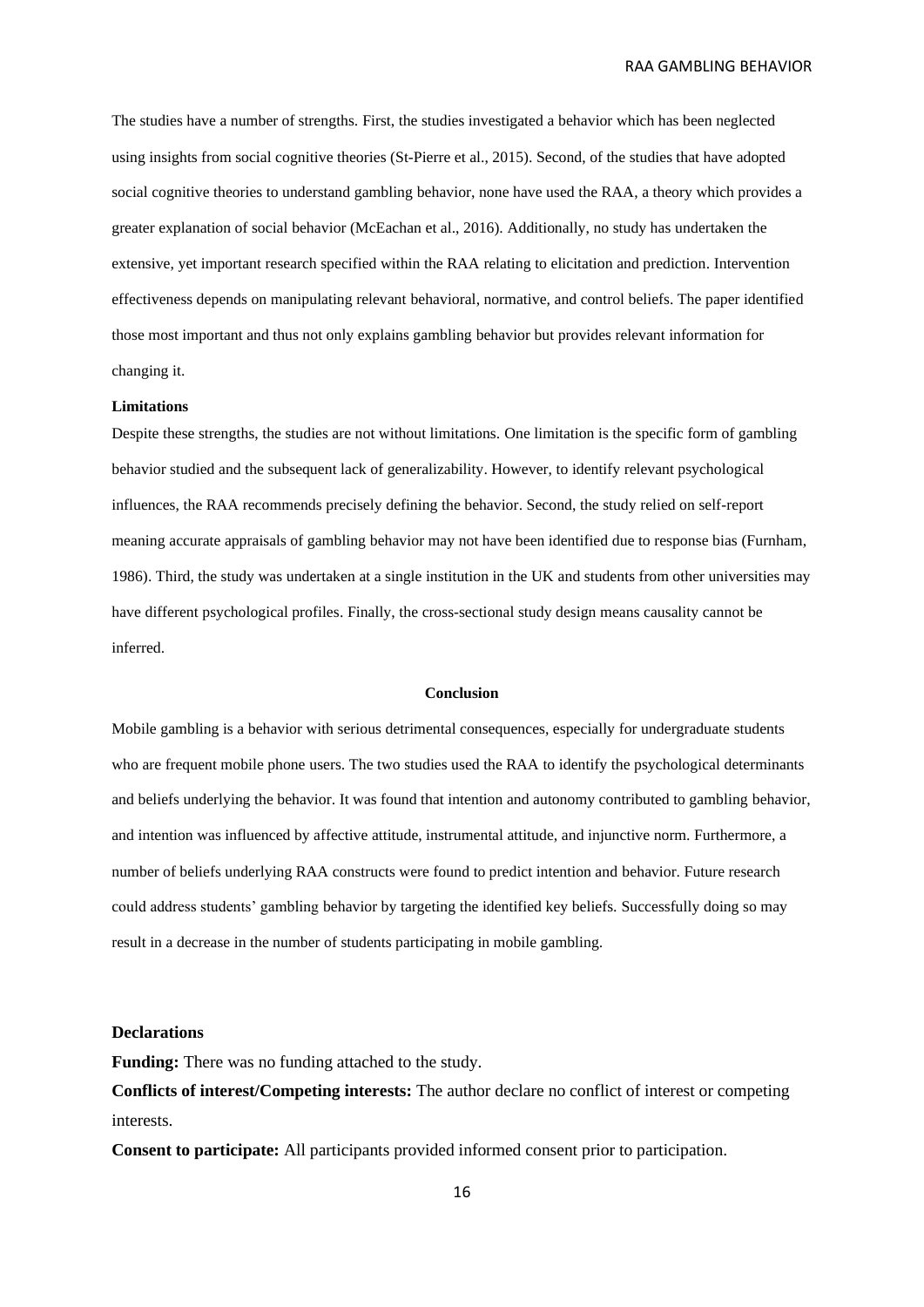**Availability of data and material:** Data is available upon reasonable request.

**Ethics approval:** Approval was obtained from the school ethics board. The procedures used in this study adhere to the tenets of the Declaration of Helsinki.

# **References**

- Ajzen, I. (1991). The theory of planned behavior. *Organizational Behavior and Human Decision Processes*, *50*, 179–211.
- Armitage, C. J. & Conner, M. (2001). Efficacy of the Theory of Planned Behaviour: A meta-analytic review. *British Journal of Social Psychology*, *40*, 471–499.
- Armstrong, T., Rockloff, M., Browne, M., & Li, E. (2018). An exploration of how stimulated gambling games may promote gambling with money. *Journal of Gambling Studies*, *34*, 1165– 1184.
- Conner, M., McEachan, R., Lawton, R., & Gardner, P. (2017). Applying the reasoned action approach to understanding health protection and health risk behaviors. *Social Science and Medicine*, *195*, 140–148.
- Cowlishaw, S., & Kessler, D. (2016). Problem gambling in the UK: Implications for health, psychosocial adjustment and health care utilization. *European Addiction Research*, *22*(2), 90– 98.
- Cummins, L. F., Nadorff, M. R., & Kelly, A. E. (2009). Winning and positive affect can lead to reckless gambling. *Psychology of Addictive Behaviors*, *23*(2), 287.
- Epton, T., Norman, P., Harris, P., Webb, T., Snowsill, F. A., & Sheeran, P. (2015). Development of theory-based health messages: Three-phase programme of formative research. *Health Promotion International, 30*(3), 756–768.
- Fishbein., M, & Ajzen, I. (2010). *Predicting and changing behavior: The reasoned action approach*. New York, NY: Psychology Press.
- Fowler, J., & Noyes, J. (2015). From dialing to tapping: University students report on mobile phone use. *Procedia Manufacturing, 3*, 4716–4723.
- Francis, J., Johnston, M., Eccles, M., Walker, A., Grimshaw, J. M., Foy, R., ... Bonetti, D. (2004). Constructing questionnaires based on the theory of planned behaviour: A manual for Health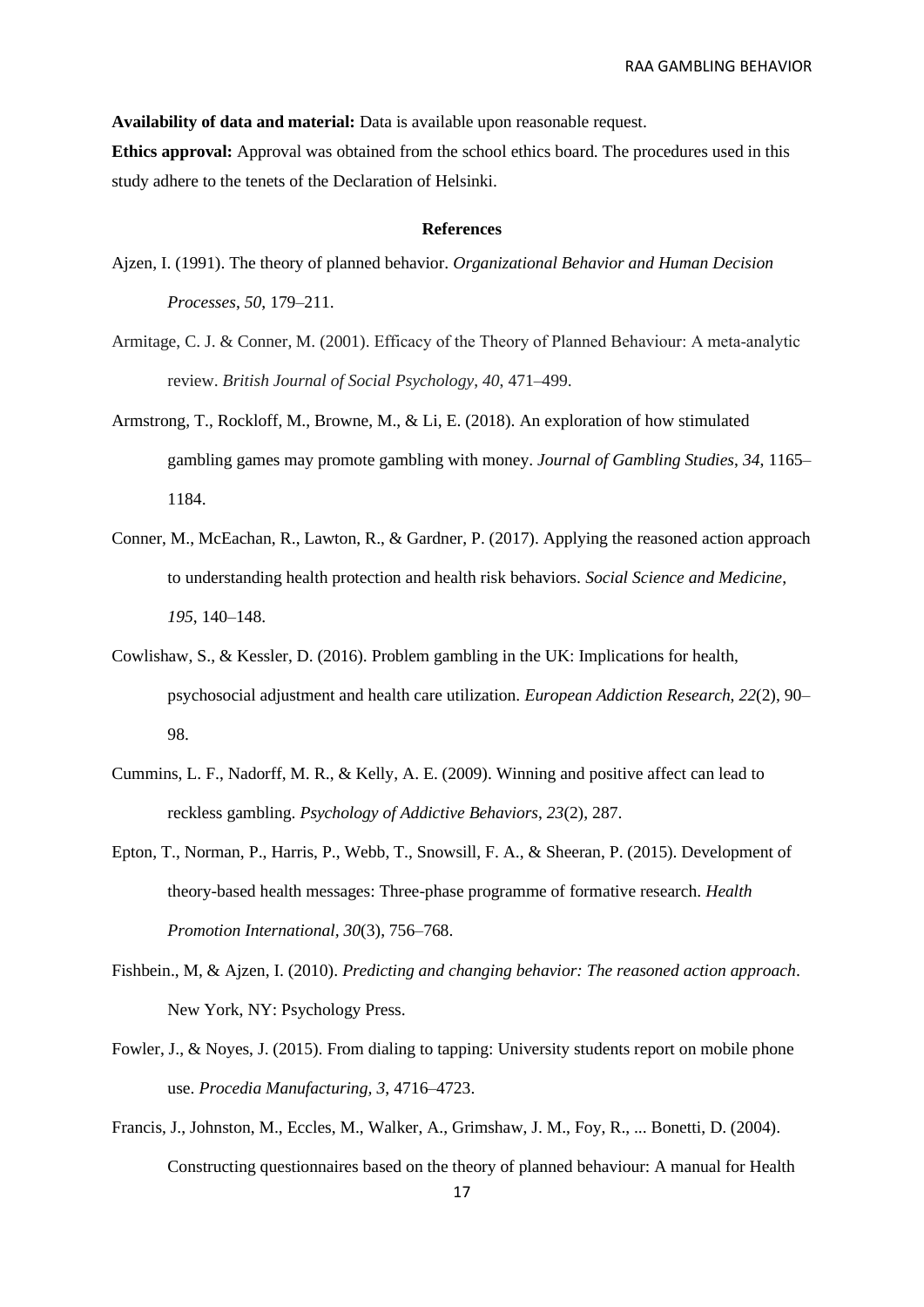Services Researchers. *Quality of life and management of living resources; Centre for Health Services Research*.

- Furnham, A. (1986). Response bias, social desirability and dissimulation. *Personality and Individual Differences*, *7*(3), 385–400.
- Gainsbury, S., Wood, R., Russell, A., Hing, N., & Blaszczynski, A. (2012). A digital revolution: Comparison of demographic profiles, attitudes and gambling behavior of Internet and non-Internet gamblers. *Computers in Human Behavior*, *28*(4), 1388–1398.
- Hagger, M. S., Polet, J., & Lintunen, T. (2018). The reasoned action approach applied to health behavior: Role of past behavior and tests of some key moderators using meta-analytic structural equation modeling. *Social Science & Medicine*, *213*, 85–94.
- Hamilton, K., & White, K. M. (2011). Identifying key belief-targets for promoting regular physical activity among mothers and fathers with young children. *Journal of Science and Medicine in Sport*, *14*(2), 135–142.
- Hamilton, K., White, K. M., McD Young, R., Hawkes, A. L., Starfelt, L. C., & Leske, S. (2012). Identifying critical sun-protective beliefs among Australian adults. *Health Education Research, 27*(5), 834–843.
- Hing, N., Sproston, K., Brook, K., & Brading, R. (2017). The structural features of sports and race betting inducements: Issues for harm minimisation and consumer protection. *Journal of Gambling Studies*, *33*(2), 685–704.
- Hordósy, R., & Clark, T. (2019). Student budgets and widening participation: Comparative experiences of finance in low and higher income undergraduates at a northern red brick university. *Social Policy & Administration*, *53*(5), 761–775.
- Hornik, R., & Woolf, K. D. (1999). Using cross-sectional surveys to plan message strategies. *Social Marketing Quarterly*, *5*(2), 34–41.
- James, R. J. E., O'Malley, C., & Tunney, R. J. (2016). Understanding the psychology of mobile gaming: A behavioural synthesis. *British Journal of Psychology, 108*(3), 608–625.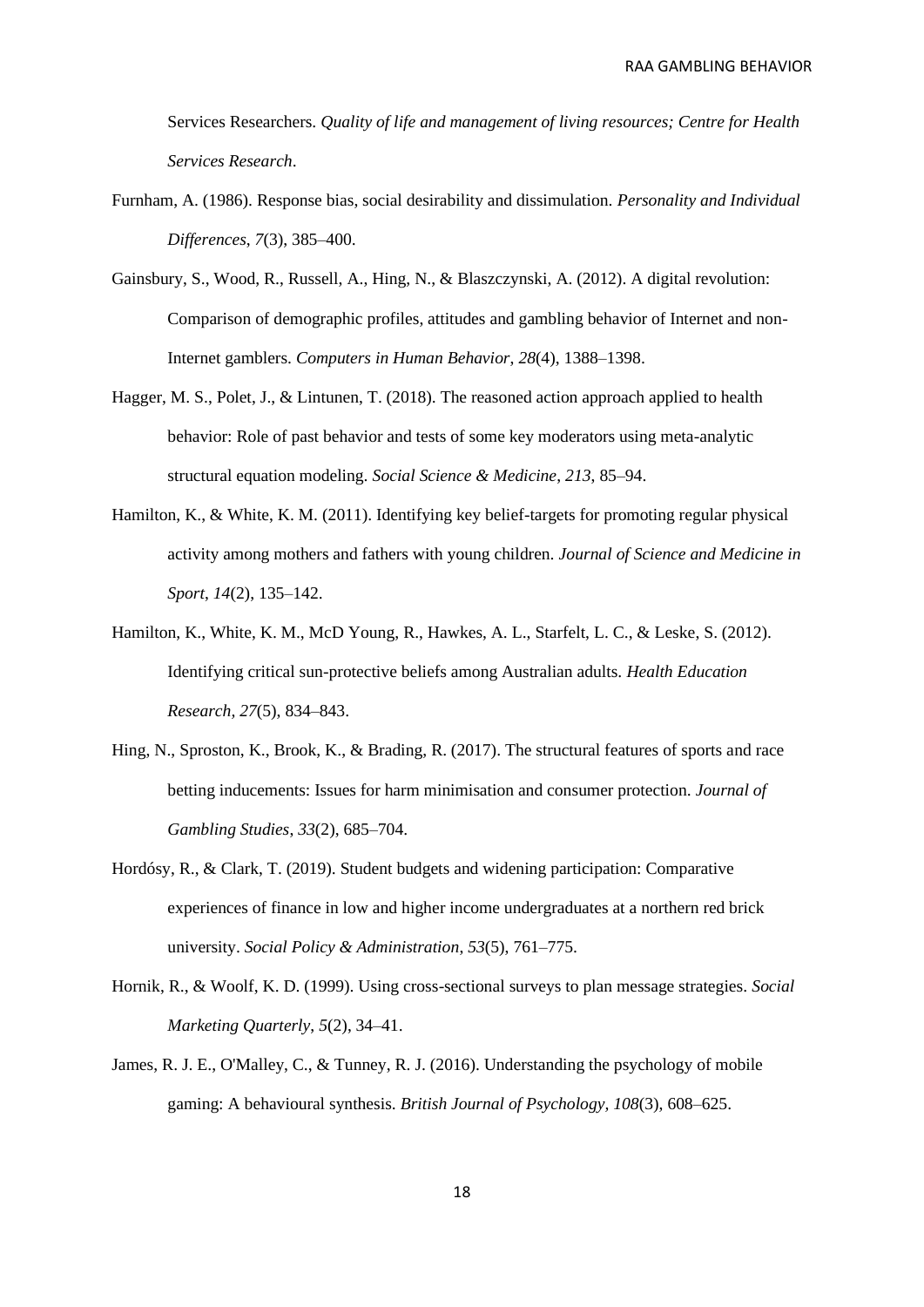- Li, E., Browne, M., Rawat, V., Langham, E., & Rockloff, M. (2017). Breaking bad: Comparing gambling harms among gamblers and affected others. *Journal of Gambling Studies, 33*(1), 223–248.
- Martin, R. J., Usdan, S., Cremeens, J., & Vail-Smith, K. (2014). Disordered gambling and comorbidity of psychiatric disorders among college students: An examination of problem drinking, anxiety and depression. *Journal of Gambling Studies*, *30*, 321–333.
- McEachan, R. R. C., Conner, M., Taylor, N. J., & Lawton, R. J. (2011). Prospective prediction of health-related behaviors with the theory of planned behavior: A meta-analysis. *Health Psychology Review*, *5*, 97–144.
- McEachan, R., Taylor, N., Harrison, R., Lawton, R., Gardner, P., & Conner, M. (2016). Meta-analysis of the reasoned action approach (RAA) to understanding health behaviors. *Annals of Behavioral Medicine*, *50*(4), 592–612.
- Michie, S., Richardson, M., Johnston, M., Abraham, C., Francis, J., Hardeman, W., . . . Wood, C. E. (2013). The behavior change technique taxonomy (v1) of 93 hierarchically clustered techniques: Building an international consensus for the reporting of behavior change interventions. *Annals of Behavioral Medicine, 46*(1), 81–95.
- Mond, J., Skromanis, S., Purton, T., Cooling, N., Fan, F., Harris, K., Bridgman, H., Presser, J., & Rodgers, B. (2019). Gambling behaviour, problem gambling and reasons for gambling among international students in Tasmania, Australia. *Journal of Gambling Studies*, *35*(1), 155–170.
- Nasser, A. M., Zhang, X. (2019). Knowledge and factors related to smoking among university students at Hodeidah University, Yemen. *Tobacco Induced Diseases*, *17*, 42.
- Neighbors, C., Lostutter, T., Larimer, M., & Takushi, R. (2002). Measuring gambling outcomes among college students. *Journal of Gambling Studies, 18,* 339–360.
- Norman, P., & Conner, M. (2006). The theory of planned behaviour and binge drinking: Assessing the moderating role of past behaviour within the theory of planned behaviour. *British Journal of Health Psychology*, *11*(1), 55–70.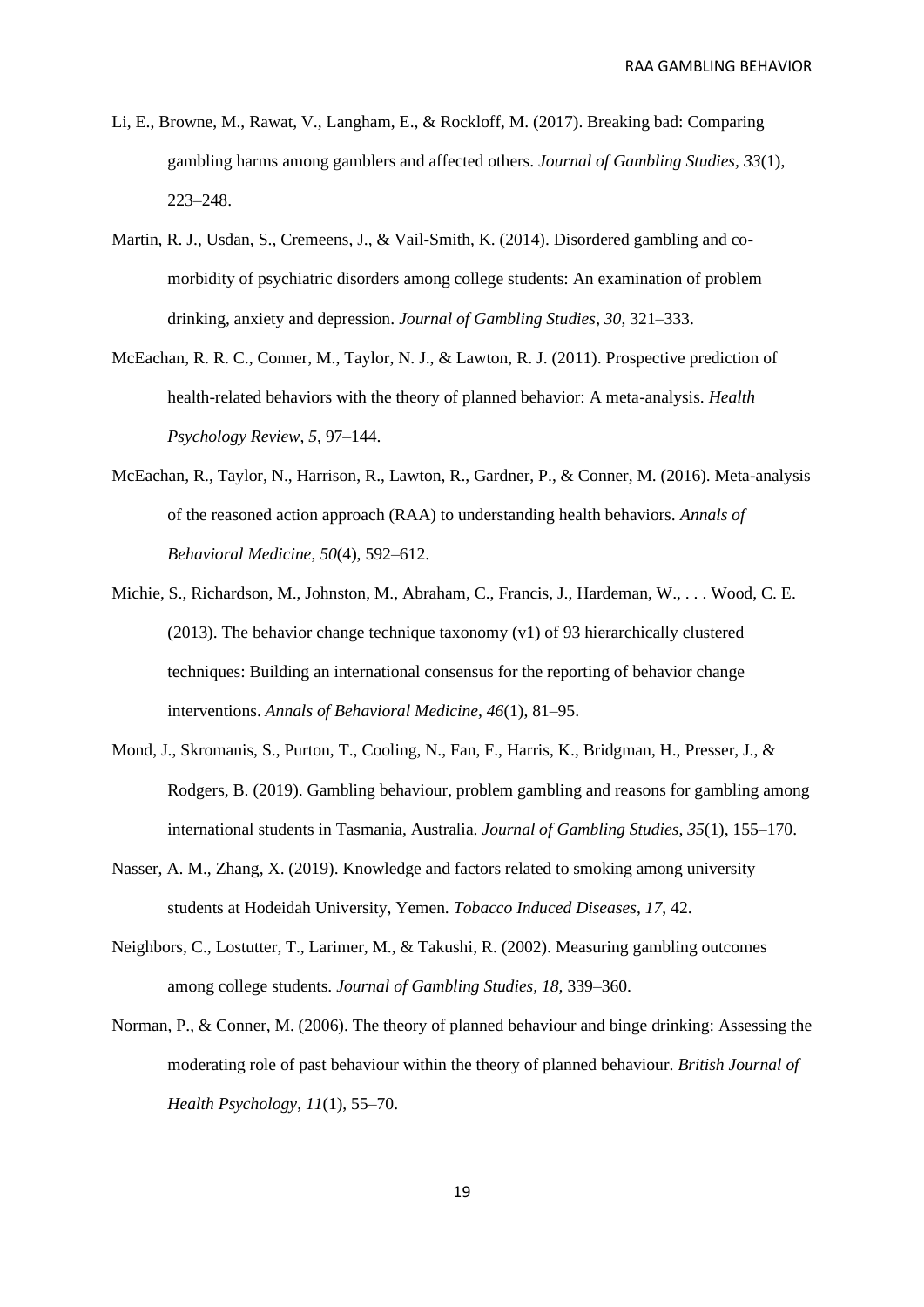- Norman, P., Conner, M. T., & Stride, C. B. (2012). Reasons for binge drinking among undergraduate students: An application of behavioural reasoning theory. *British Journal of Health Psychology*, *17*, 682–698**.**
- Petry, N. M., & Gonzalez-Ibanez, A. (2015). Internet gambling in problem gambling college students. *Journal of Gambling Studies*, *31*(2), 397–408.
- Petry, N. M., & Weinstock, J. (2007). Internet gambling is common in college students and is associated with poor health. *American Journal on Addiction*, *16*, 325–330.
- Rowe, R., Andrews, E., Harris, P. R., Armitage, C. J., McKenna, F. P., & Norman, P. (2016). Identifying beliefs underlying pre-drivers' intentions to take risks: An application of the theory of planned behaviour. *Accidental Analysis & Prevention, 89*, 49–56.
- Sherba, R. T., & Gersper, B. E. (2017). Community college and university student gambling beliefs, motives, and behaviors. *Community College Journal of Research and Practice*, *41*(12), 823– 841.
- Simmons, J. L., Whelan, J. P., Meyers, A. W., & Wickwire, E. M. (2016). Gambling outcome expectancies and gambling behavior among African-American adolescents: Gender as a moderating variable. *Journal of Gambling Studies*, *32*(1), 205–215.
- Sprake, E. F., Russell, J. M., Cecil, J. E., Cooper, R. J., Grabowski, P., Pourshahidi, L. K., & Barker, M. E. (2018). Dietary patterns of university students in the UK: A cross-sectional study. *Nutrition Journal*, *17*(1), 90.
- St-Pierre, R. A., Derevensky, J. L., Temcheff, C. E., & Gupta, R. (2015). Adolescent gambling and problem gambling: Examination of an extended theory of planned behaviour. *International Gambling Studies*, *15*(3), 506–525.
- St-Pierre R, A., Temcheff, C. E., Derevensky J., & Gupta R. (2015). Theory of planned behavior in school-based adolescent problem gambling prevention: A conceptual framework. *The Journal of Primary Prevention*, *36*(6), 361–385.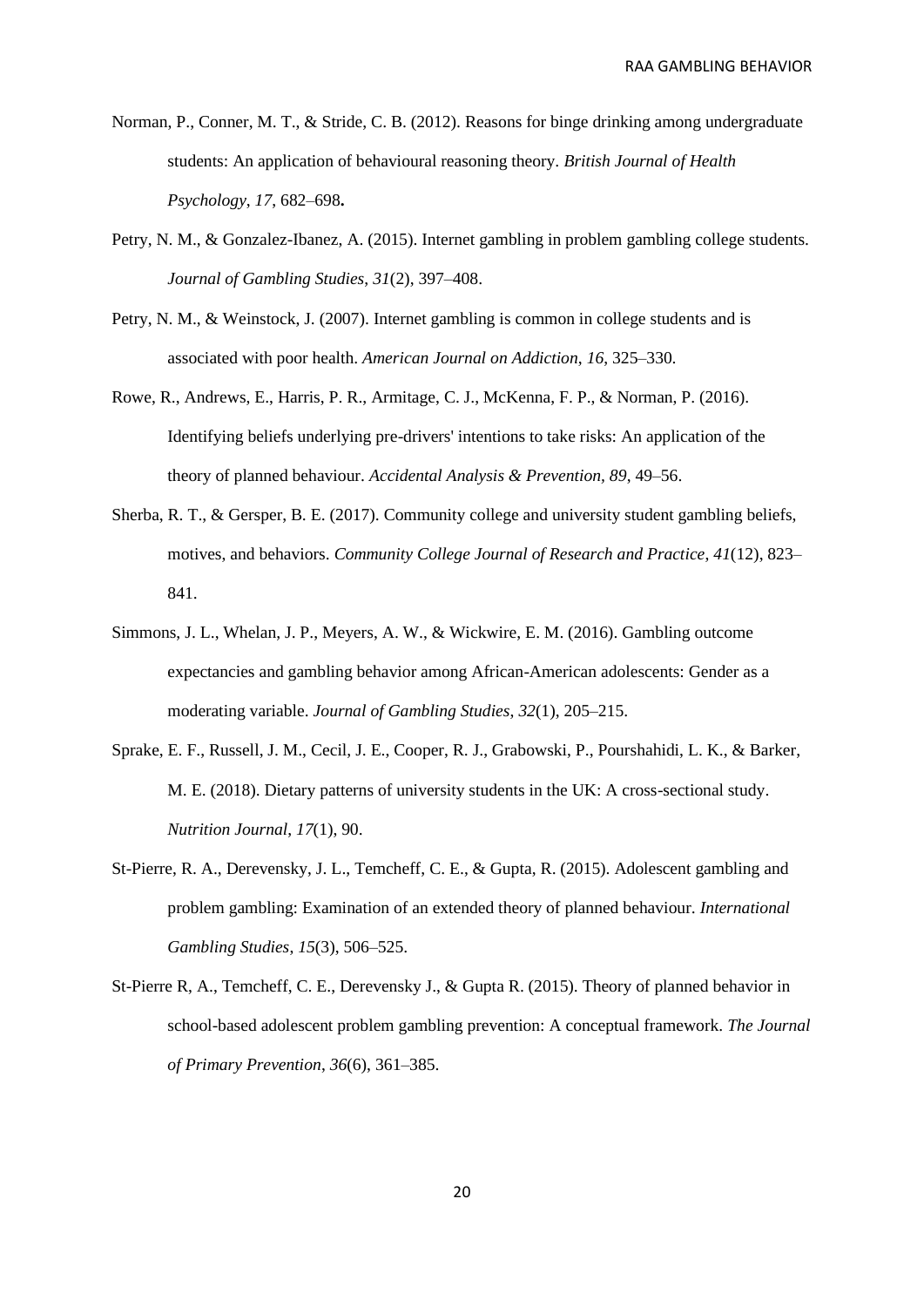- St-Pierre, R. A., Walker, D. M., Derevensky, J., & Gupta, R. (2014). How availability and accessibility of gambling venues influence problem gambling: A review of the literature. *Gaming Law Review and Economics*, *18*(2), 150–172.
- St-Pierre, R. A., Derevensky, J. L., Temcheff, C. E., Gupta, R., & Martin-Story, A. (2017). Evaluation of a school-based gambling prevention program for adolescents: Efficacy of using the theory of planned behaviour. *Journal of Gambling Issues*, *36*, 113–137.
- St-Pierre, R. A., Temcheff, C. E., Gupta, R., Derevensky, J., & Paskus, T. S. (2014). Predicting gambling problems from gambling outcome expectancies in college student-athletes. *Journal of Gambling Studies*, *30*(1), 47–60.
- Statistica. (2019). *UK: Smartphone Ownership by Age 2018*. Retrieved from http://www.statista.com/statistics/271851/smartphone-owners-in-the-united-kingdom-uk-byage/
- Stollak, M., Vandenberg, A., Steiner, K., & Richards, J. (2011). Student budgeting and spending behaviors: A comparative study. *Journal of Behavioral Studies in Business*, *3*, 1.
- Sutton, S. (2002). Using social cognition models to develop health behaviour interventions: Problems and assumptions. In *Changing health behaviour: Intervention and research with social cognition models.* (pp. 193-208). Maidenhead, BRK, England: Open University Press.
- Vayro, C., & Hamilton, K. (2016). Using three-phase theory-based formative research to explore healthy eating in Australian truck drivers. *Appetite, 98*, 41–48.
- von Haeften, I., Fishbein, M., Kasprzyk, D., & Montano, D. (2001). Analyzing data to obtain information to design targeted interventions. *Psychology, Health & Medicine, 6*(2), 151–164.
- Weinstock, J., Whelan, J. P., & Meyers, A. (2008). College students' gambling behavior: When does it become harmful. *Journal of American College Health, 56*(5), 513–521.
- Wu, A. M. S., & Tang, C. S. (2012). Problem gambling of Chinese college students: Application of the theory of planned behavior. *Journal of Gambling Studies*, *28*, 315–324.
- Zhao, Y., Marchica, L., Derevensky, J. L., & Ivoska, W. (2018). Mobile gambling among youth: A warning sign for problem gambling? *Journal of Gambling Issues, 38,* 268–282.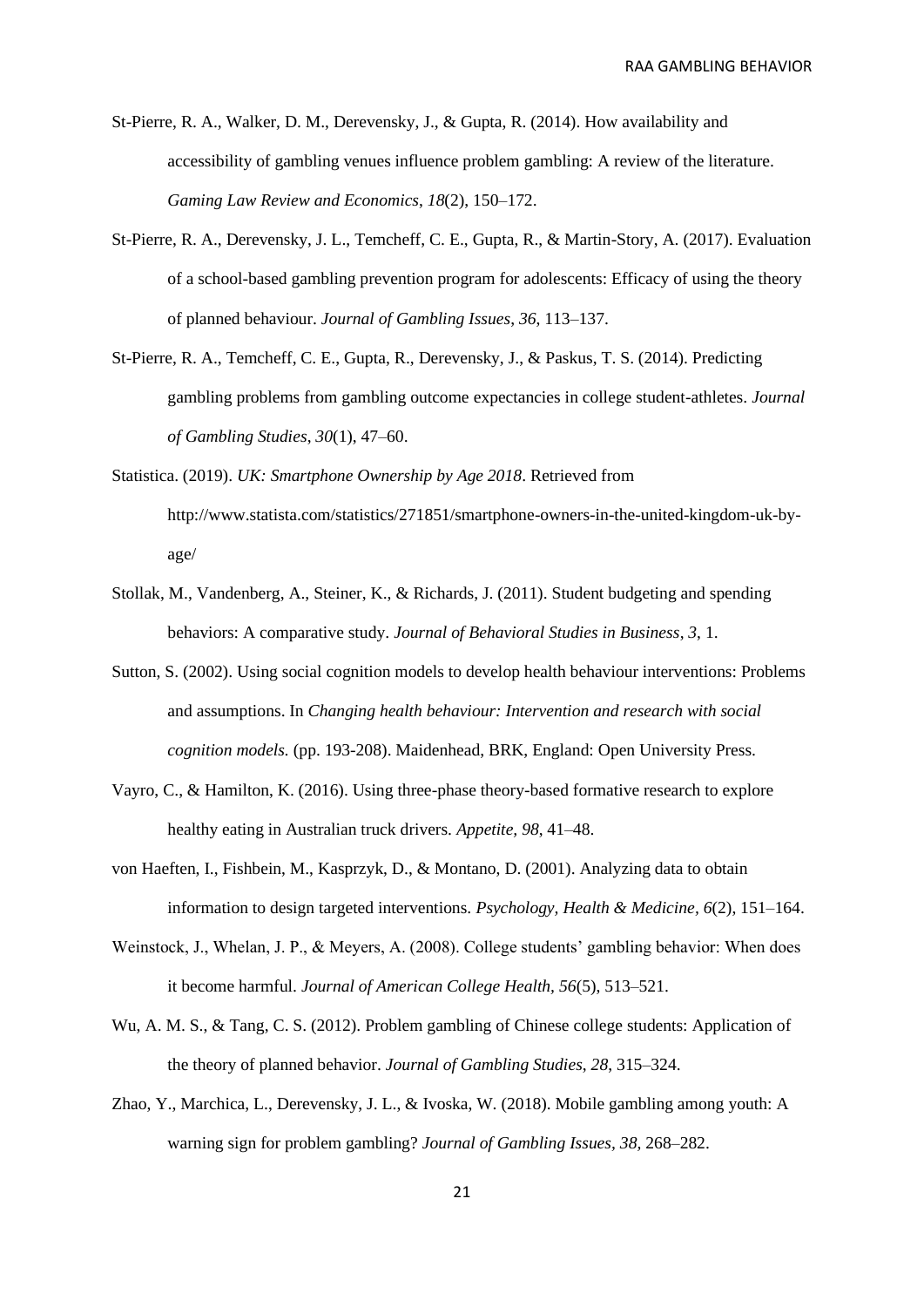# **Tables**

| <b>Belief</b> | Belief category | <b>Belief</b>                      | N  | $\%$ |
|---------------|-----------------|------------------------------------|----|------|
| Behavioral    | Advantages      | Exciting                           | 32 | 91   |
|               |                 | Easily accessible                  | 30 | 85   |
|               |                 | Bonus offers and promotions        | 23 | 65   |
|               |                 | Win money                          | 20 | 57   |
|               |                 | Remain anonymous                   | 15 | 42   |
|               |                 | Adrenaline rush                    | 12 | 34   |
|               | Disadvantages   | Lose money                         | 30 | 85   |
|               |                 | No cash deposit                    | 24 | 18   |
|               |                 | Negative mood/depression           | 18 | 51   |
|               |                 | Requires phone on person           | 15 | 42   |
|               |                 | Requires internet connection       | 14 | 40   |
| Normative     | Approve         | Friends at university              | 32 | 91   |
|               |                 | Friends outside university         | 29 | 82   |
|               |                 | Social club members                | 25 | 71   |
|               |                 | Sibling(s)                         | 18 | 51   |
|               |                 | Work colleagues                    | 14 | 40   |
|               | Disapprove      | Parent $(s)$                       | 32 | 91   |
|               |                 | Friends at university              | 23 | 65   |
|               |                 | Partner/Spouse                     | 16 | 45   |
|               |                 | Lecturers/Academic staff           | 13 | 37   |
| Control       | Easier          | Funds in account                   | 28 | 80   |
|               |                 | Free bets and promotions           | 25 | 71   |
|               |                 | Access and availability of apps    | 20 | 57   |
|               | Difficult       | No access to phone                 | 32 | 91   |
|               |                 | Poor internet connectivity         | 26 | 74   |
|               |                 | Forget log in details              | 17 | 48   |
|               |                 | Stringent age verification process | 15 | 42   |

Table 1. *Modal salient behavioral, normative, and control beliefs relating to mobile gambling behavior*.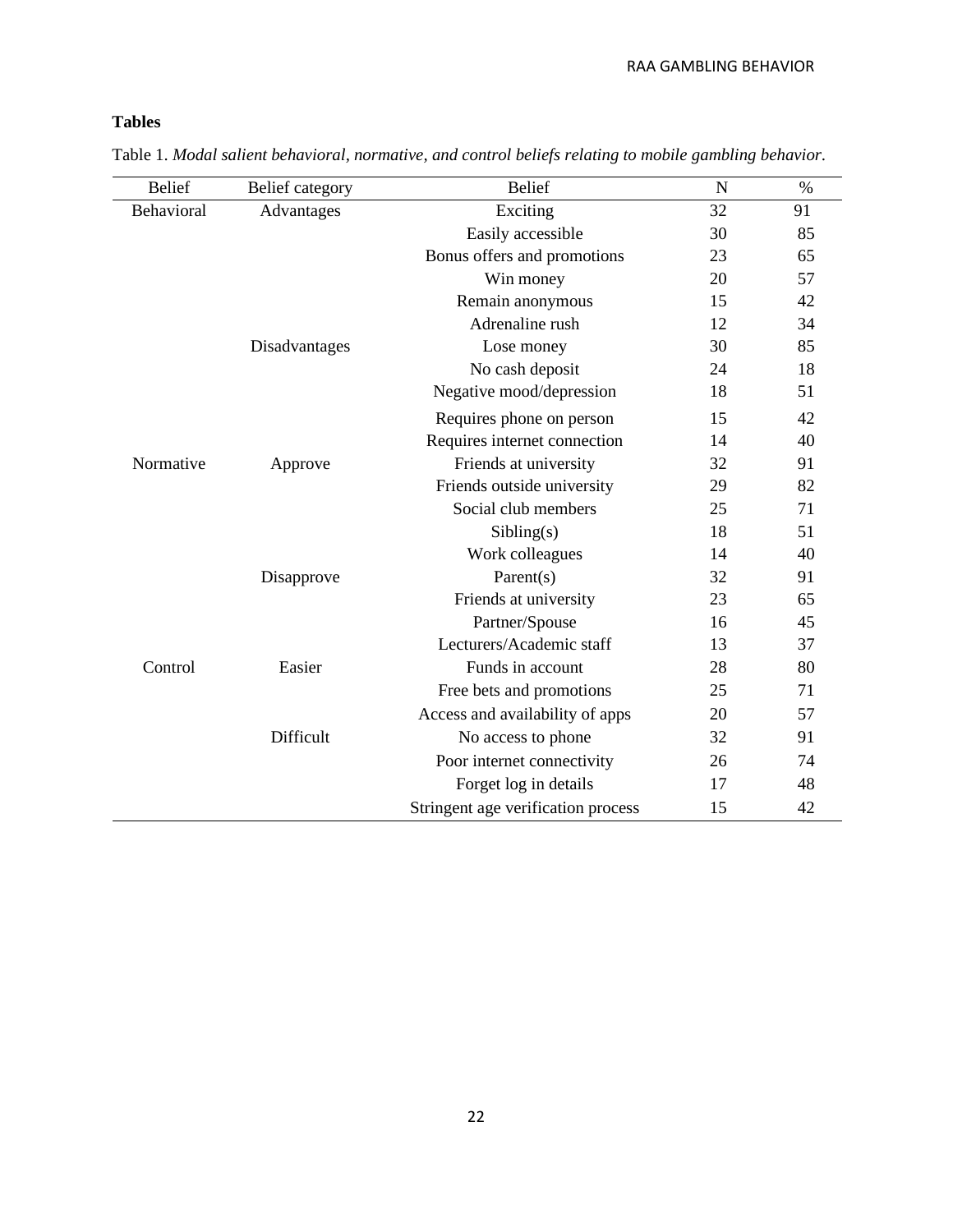| Variable                    | 2.      | 3.       | 4.      | 5.       | 6.       | 7.       | 8.       | $\boldsymbol{M}$ | SD   |
|-----------------------------|---------|----------|---------|----------|----------|----------|----------|------------------|------|
| 1. Affective<br>attitude    | $.56**$ | $.54**$  | $.56**$ | $-12**$  | $-.19**$ | $.75***$ | $.63**$  | 3.88             | 1.96 |
| 2. Instrumental<br>attitude |         | $.75***$ | $.73**$ | $-.15**$ | $-21**$  | $.65***$ | $.57**$  | 3.55             | 2.10 |
| 3. Injunctive<br>norm       |         |          | $.72**$ | $-12**$  | $-18**$  | $.63**$  | $.58**$  | 3.59             | 2.14 |
| 4. Descriptive<br>norm      |         |          |         | $-11*$   | $-17**$  | $.59**$  | $.54**$  | 3.55             | 2.06 |
| 5. Capacity                 |         |          |         |          | $.87**$  | $-13**$  | $-.24**$ | 4.22             | 2.00 |
| 6. Autonomy                 |         |          |         |          |          | $-18**$  | $-.30**$ | 3.95             | 2.03 |
| 7. Intention                |         |          |         |          |          |          | $.73**$  | 4.19             | 2.22 |
| 8. T <sub>2</sub> behavior  |         |          |         |          |          |          |          | 2.22             | 1.77 |

Table 2. *Descriptive statistics and intercorrelations between RAA constructs, intention, and mobile gambling behavior*.

*Note*. *\*p* < .05, *\*\*p* < .01.

Intention  $N = 473$ 

T2 Behavior  $N = 388$ 

Behavior at T2 is presented using the item assessing the number of weeks participated within the previous month.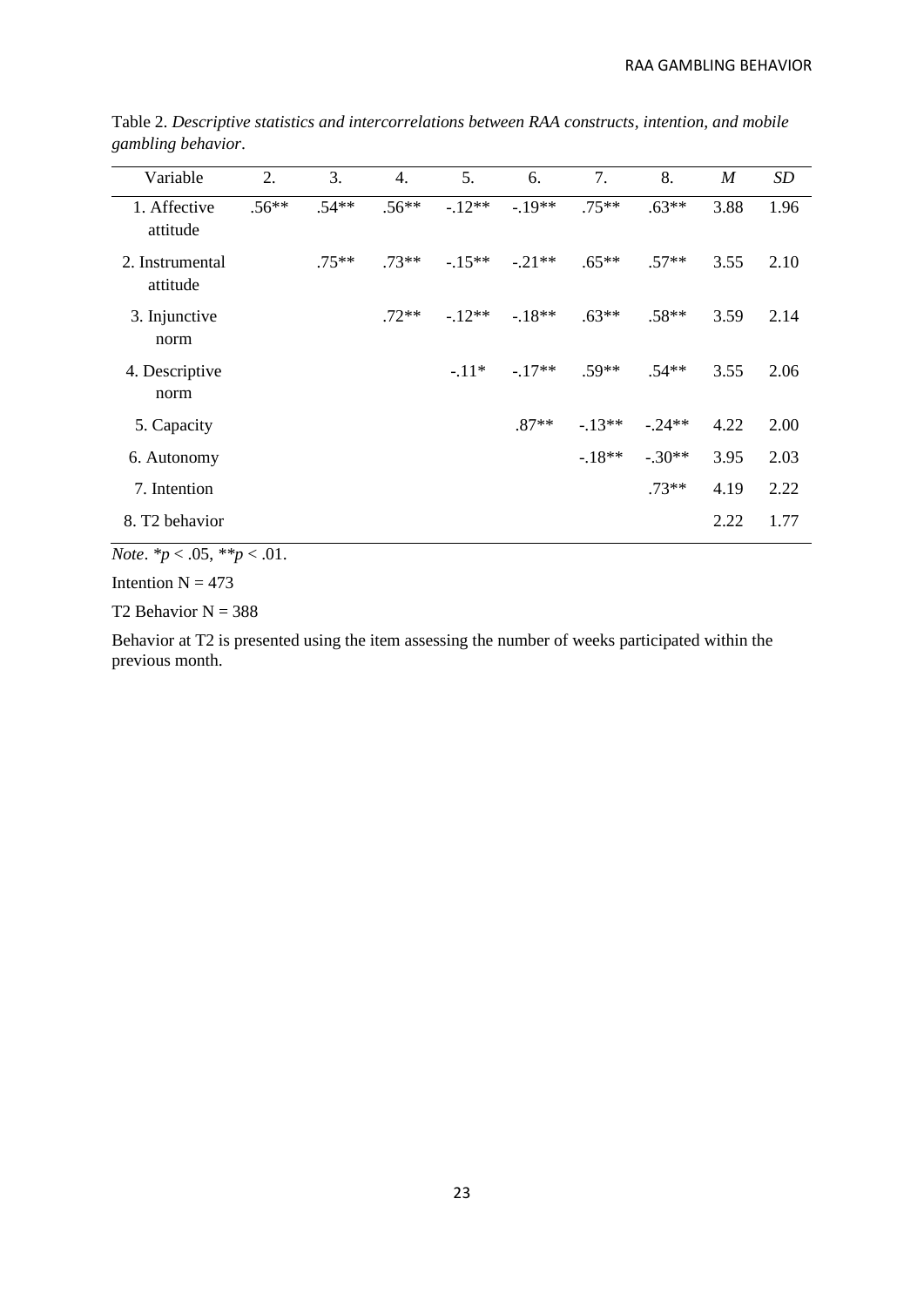| Variable              | $\, {\bf B}$ | $\beta$          | $\mathbb{R}^2$ | Adjusted $R^2$ |
|-----------------------|--------------|------------------|----------------|----------------|
|                       |              | <b>Intention</b> | .66            | .66            |
| Affective attitude    | .61          | $.54***$         |                |                |
| Instrumental attitude | .22          | $.21***$         |                |                |
| Injunctive norm       | .19          | $.18***$         |                |                |
| Descriptive norm      | $-.00$       | $-.00$           |                |                |
| Capacity              | $-.05$       | $-.04$           |                |                |
| Autonomy              | $-.04$       | $-.03$           |                |                |
|                       |              | T2 behavior      | .56            | .56            |
| Capacity              | $-.00$       | $-.00$           |                |                |
| Autonomy              | $-.07$       | $-.15*$          |                |                |
| Intention             | .32          | $.70***$         |                |                |

Table 3. *Predicting gambling intention and mobile gambling behavior*.

*Note*. *\*p* < .05, *\*\*\*p* < .001

Intention  $N = 473$ 

T2 Behavior  $N = 388$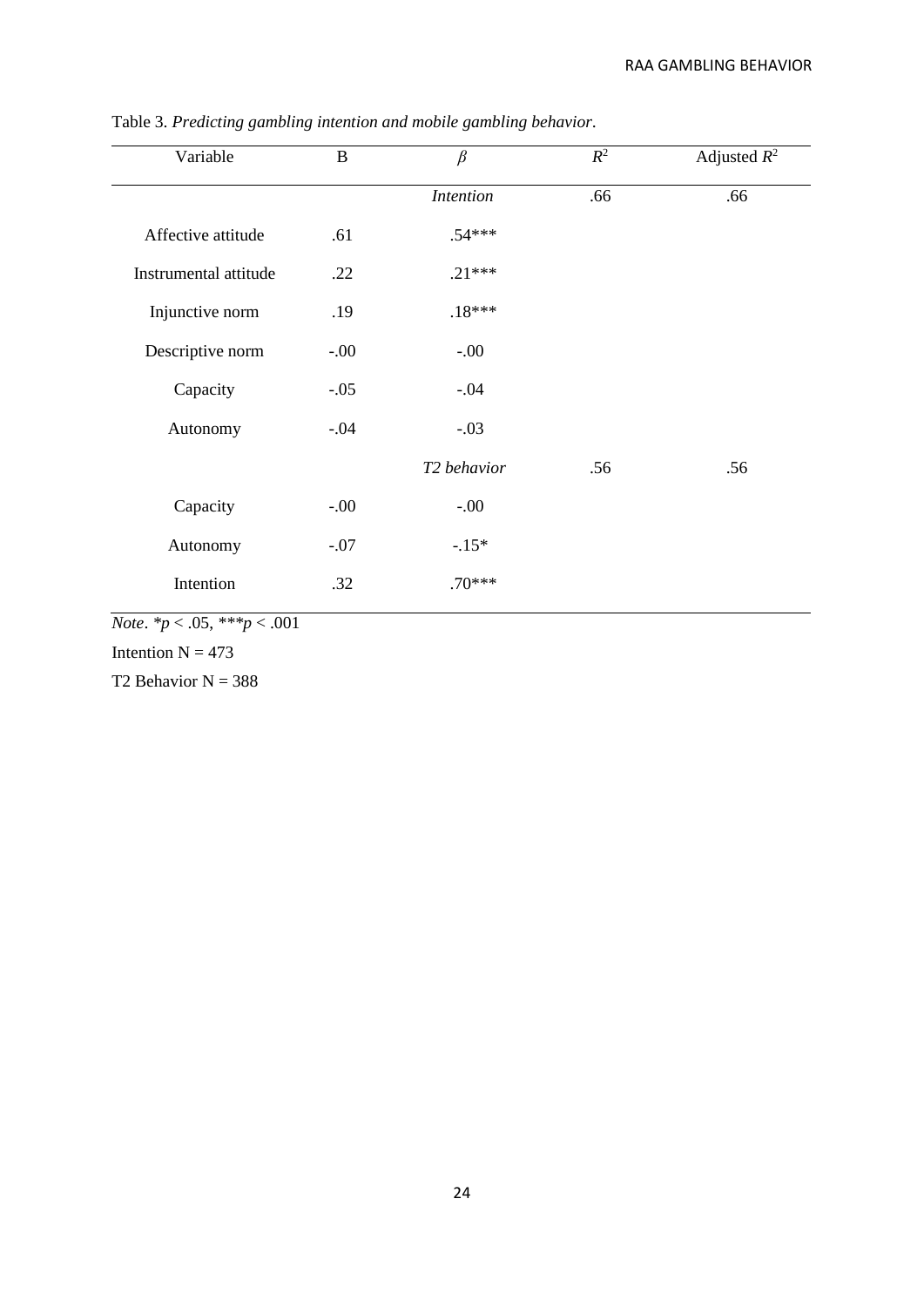|              |                              |              | Intention   |               | T <sub>2</sub> behavior |
|--------------|------------------------------|--------------|-------------|---------------|-------------------------|
|              | <b>Beliefs</b>               | $\mathbf{r}$ | $\beta$ s   | $\mathcal{r}$ | $\beta$ s               |
| Behavioral   | Remain anonymous             | $.81**$      | .07         | $.64**$       | $-.05$                  |
|              | Exciting                     | $.86**$      | $.47***$    | $.72**$       | .40*                    |
|              | Easily accessible            | $.79**$      | $-.01$      | $.66***$      | $.08**$                 |
|              | Bonus offers and promotions  | $.83**$      | $.19**$     | $.69**$       | .11                     |
|              | Win money                    | $.69**$      | .14         | $.54**$       | .03                     |
|              | Adrenaline rush              | $.59**$      | $.11*$      | $.51**$       | $.11*$                  |
|              | Lose money                   | $-.34**$     | $-.05$      | $-.39**$      | $-.15***$               |
|              | Requires internet connection | $-.38**$     | .07         | $-44**$       | .05                     |
|              | Negative mood/depression     | $-46**$      | $-.10$      | $-.51**$      | $-.17*$                 |
|              | No cash deposit              | $-.09*$      | .00.        | $-.04$        | -----                   |
|              | Requires phone on person     | $-.07$       | -----       | .09           | -----                   |
| Normative    | Friends at university        | $.80**$      | $.29***$    | $.67**$       | $.23**$                 |
| (injunctive) | Friends outside university   | $.79**$      | $.28***$    | $.64***$      | $.15*$                  |
|              | Work colleagues              | $.57**$      | .09         | .49**         | .12                     |
|              | Sibling(s)                   | .05          | -----       | .07           | -----                   |
|              | Social club members          | $.78**$      | $.21***$    | $.66**$       | $.29***$                |
|              | Partner/Spouse               | .09          | -----       | $.11*$        | .10                     |
|              | Parent $(s)$                 | $.03*$       | .01         | .00           | $- - - - -$             |
|              | Lecturers/Academic staff     | .03          | $- - - - -$ | $-.03$        | -----                   |
|              | Friends at university        | $.79**$      | $.33***$    | $.65***$      | $.10***$                |

Table 4. *Summary of the correlations and multiple regression analyses predicting intention and behavior from beliefs*.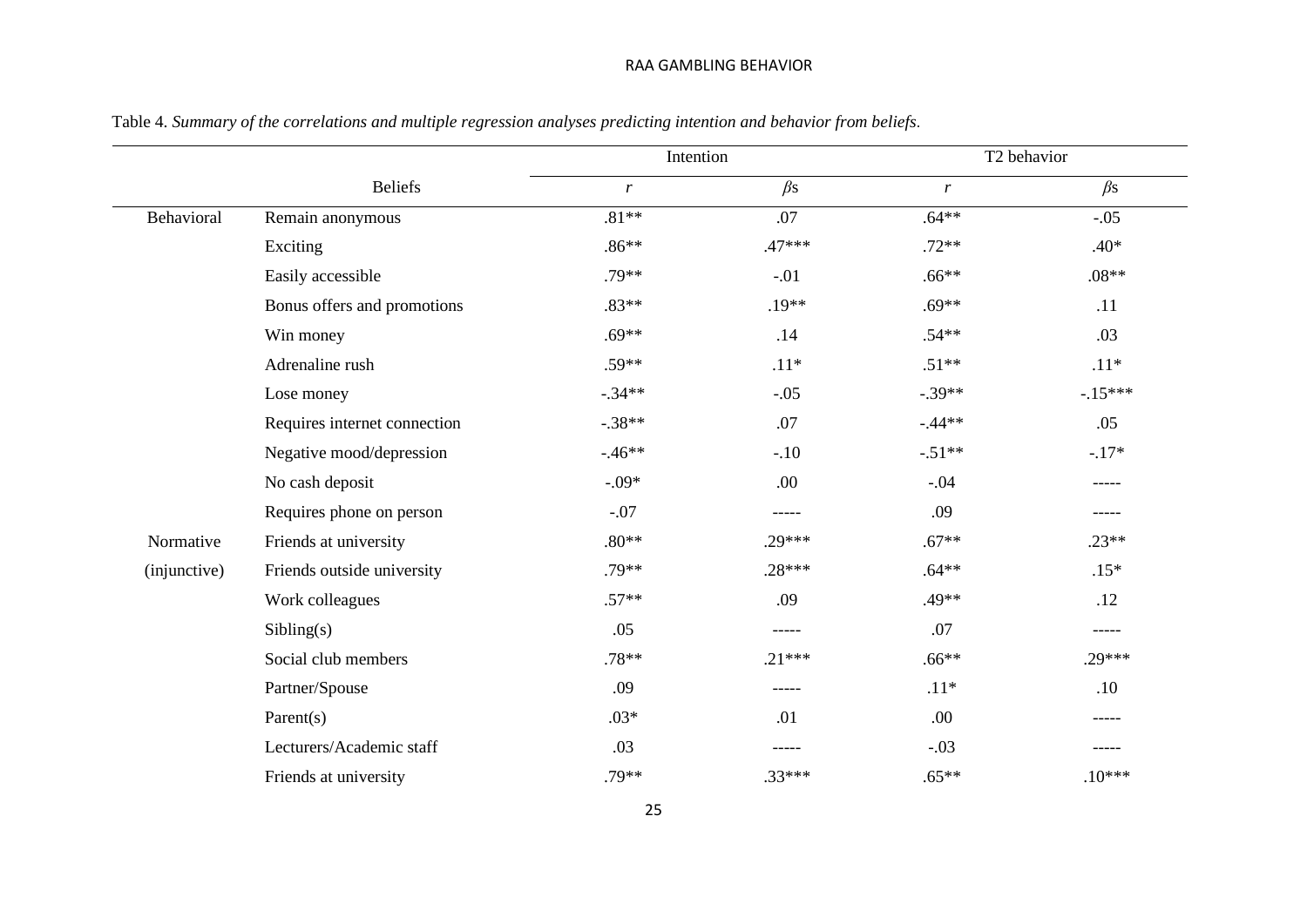| Normative     | Friends outside university         | $.77**$  | $.17*$      | $.64**$  | $.10*$   |
|---------------|------------------------------------|----------|-------------|----------|----------|
| (descriptive) | Work colleagues                    | $.40**$  | .07         | $.40**$  | .10      |
|               | Sibling(s)                         | $.20*$   | .04         | $.19*$   | .08      |
|               | Social club members                | $.75**$  | $.32***$    | $.73**$  | $.51***$ |
|               | Partner/Spouse                     | $-.03$   | -----       | $-.03$   | -----    |
|               | Parent $(s)$                       | .02      | $- - - - -$ | .05      | -----    |
|               | Lecturers/Academic staff           | $-.10*$  | $-.04$      | $-.13**$ | $-.08$   |
| Control       | Access and availability of apps    | $.87**$  | $.54***$    | $.75**$  | $.14*$   |
|               | Free bets and promotions           | $.85**$  | $-16$       | $.75**$  | .45      |
|               | Funds in account                   | $.80**$  | .18         | $.71**$  | .13      |
|               | No access to phone                 | $.15**$  | .11         | $.17**$  | .00.     |
|               | Forget log in details              | $.15**$  | $-.00$      | $.19**$  | .06      |
|               | Poor internet connectivity         | $.18**$  | $-.02$      | $.21**$  | $-.03$   |
|               | Stringent age verification process | $-.28**$ | $-.04$      | $-.30**$ | $-.10*$  |
|               |                                    |          |             |          |          |

*Note*. *\*p* < .05, *\*\*p* < .01, *\*\*\*p* < .001

Intention  $N = 473$ 

T2 Behavior  $N = 388$